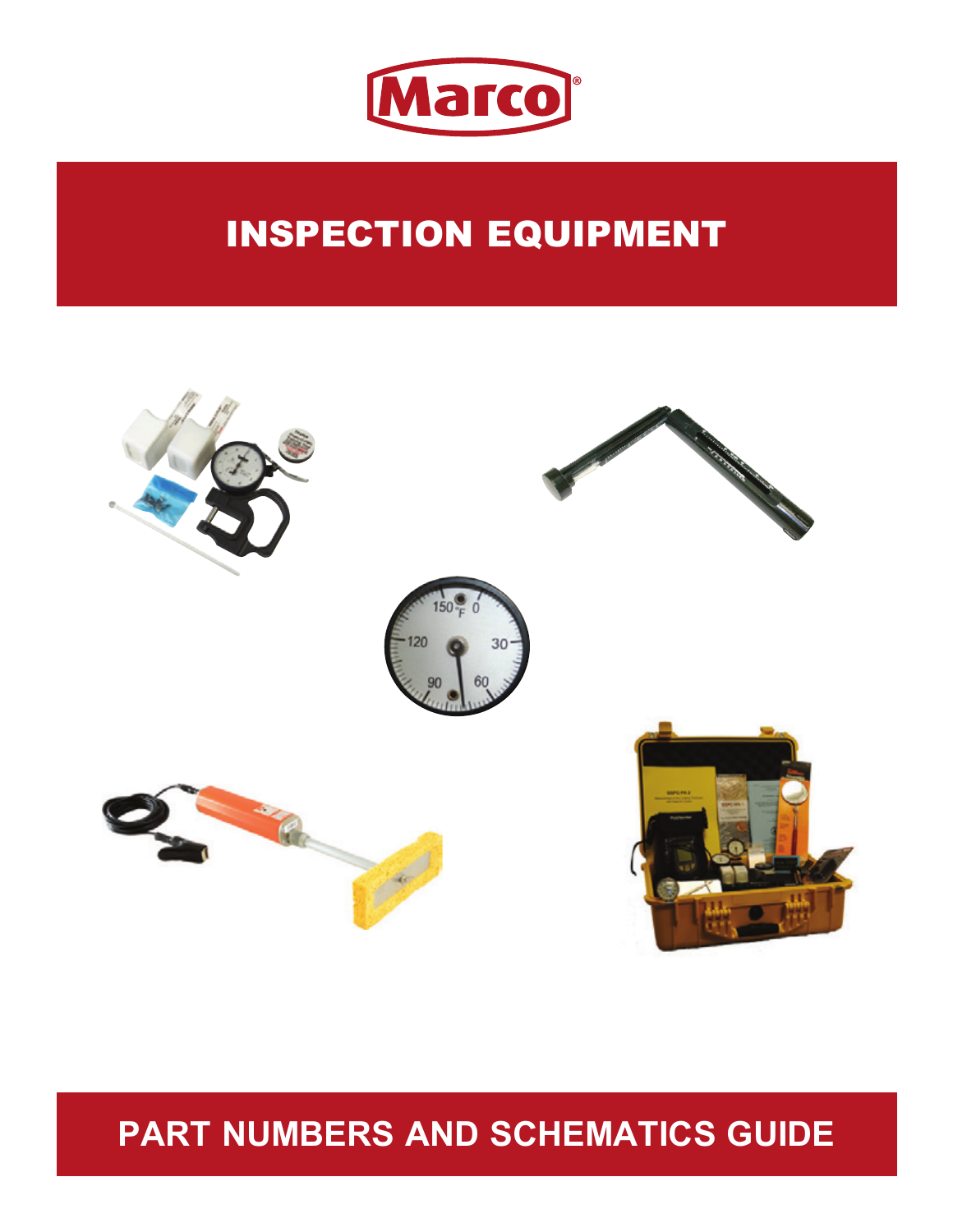#### **Company Profile**

Since 1944, Marco has developed a strong tradition of providing innovative and reliable products and services to the surface preparation and protective coatings industries. We are the world's premier provider of Abrasives, Blasting, Coating, Dust Collectors, Engineered Systems, Rental, Safety, Service, Repair, & Modernization, and Vacuums.

Through innovative designs and a total commitment to quality, Marco manufactures products that increase production rates, create a safer workplace, and reduce maintenance costs. Marco's industry experience, manufacturing capabilities, legendary customer service, product availability, logistics services, and technology leadership is your assurance that we deliver high quality products and services, providing the best value to you, our customer.

#### **The Marco Difference**

- **Industry Experience** With Marco on your team, you have access to expertise which can only come from decades of industry leadership. We have organized our engineering department, production specialists, customer operations, and safety support into a "Center of Competence." As a Marco customer, you have access to hundreds of years of cumulative experience related to your operations.
- **Manufacturing Excellence** Marco is a U.S. based, ISO 9001:2008 certified manufacturer of equipment for the Surface Preparation and Protective Coatings industries. Marco's engineers benchmark the industry to ensure that we design and manufacture superior products that set the "Gold Standard" for performance, safety, and quality.
- **Legendary Customer Service** Marco's legendary customer service team is staffed by friendly, highly-trained individuals who are focused on providing the highest level of product support, order accuracy, and customer satisfaction.
- **Product Availability** We stock over 10,000 SKU's and have more than 45 shipping locations to serve North American and International markets for all major brands of blasting and coating equipment. As the largest provider of surface preparation and protective coatings equipment in the world, our inventory levels and product availability are unmatched.
- **Logistics Services** Marco's in-house logistics team is dedicated to moving your shipment anywhere in the world. We move more than 14,000 truckloads every year, allowing you to save on freight costs by leveraging our buying power. Lower your process costs with a single invoice, which includes product and freight.
- **Technology Leadership** Our website provides: Operator's Manuals, Part Numbers and Schematics Guides, SDS information, and Features & Specifications Guides, providing access to information 24/7. Our Extranet application allows you to receive quotes and place orders online. Our Intranet maintains a complete record of your purchase history to assist with ongoing support of your existing equipment and future purchasing decisions.

#### **Vision Statement**

Marco is the world's premier provider of Abrasives, Blasting, Coating, Dust Collectors, Engineered Systems, Rental, Safety, Service, Repair, & Modernization, and Vacuums.

#### **Mission Statement**

Marco provides strong leadership and innovation to the surface preparation and protective coatings industries. We dedicate our efforts to the continuous improvement of our products, services, processes, people, and most importantly, the quality of our customer's experience.

#### **Quality Statement**

Marco is committed to providing superior quality in the design, manufacturing, distribution, rental, service, and repair of our products. Our ISO 9001:2008 certification extends throughout all operations in all locations. Continuous improvement of our processes and supply chain Integration comprise the core of our business strategy for delivering exceptional quality and value in all Marco products and services.

#### **Management Philosophy**

We are a company dedicated to the success of every customer and associate. We discuss, debate, challenge, measure, and test our ideas. We will be boundless and limitless in our passion to improve. Through sound leadership and dedicated associates, we will ensure a long term, profitable future for Marco, our associates, customers, and suppliers.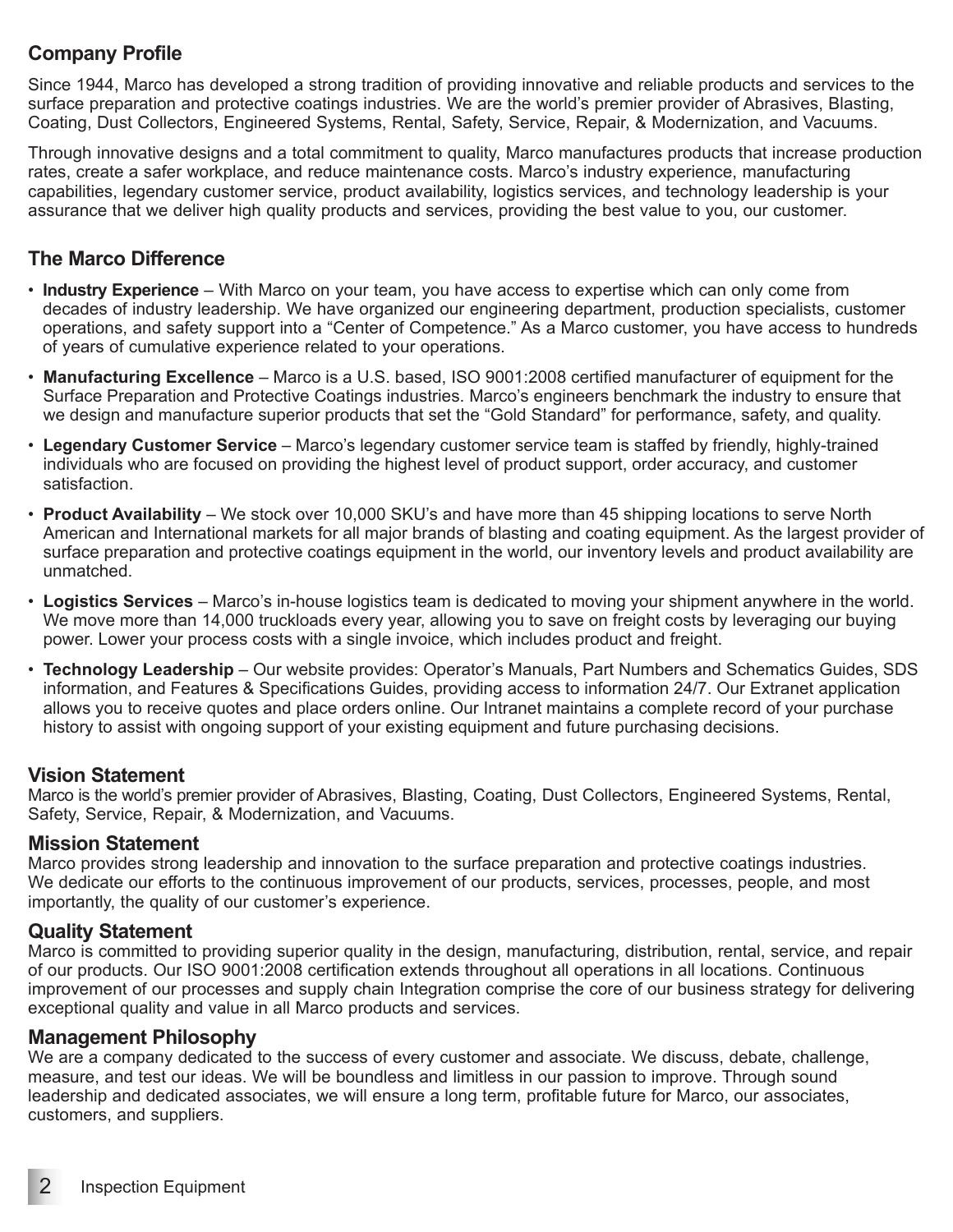#### **TABLE OF CONTENTS**

| <b>Surface Inspection Equipment  4-9</b>                                    |   |
|-----------------------------------------------------------------------------|---|
| Testex <sup>®</sup> Press-O-Film Profile Gauge 4-5                          |   |
| DeFelsko® PosiTector® SPG Surface                                           |   |
| DeFelsko <sup>®</sup> PosiTector <sup>®</sup> SPG Probe 6                   |   |
| DeFelsko <sup>®</sup> PosiTector <sup>®</sup> 6,000 FKS1  6                 |   |
| elcometer <sup>®</sup> Surface Profile Gauge 7                              |   |
|                                                                             |   |
|                                                                             |   |
| Magnetic Steel Temperature Gauges 9                                         |   |
|                                                                             | 9 |
| Laser Point Infrared Temperature Gauge 9                                    |   |
| <b>Coating Inspection Equipment  10-22</b>                                  |   |
| ElektroPhysik MiniTest 70 Coating Thickness                                 |   |
|                                                                             |   |
| <b>ElektroPhysik Mechanical Coating</b>                                     |   |
|                                                                             |   |
| <b>ElektroPhysik Automatic Coating</b>                                      |   |
|                                                                             |   |
| DeFelsko® PosiTector® 6000 Coating<br>12                                    |   |
| DeFelsko <sup>®</sup> PosiTector <sup>®</sup> 6000 Probes<br>13             |   |
| DeFelsko <sup>®</sup> PosiTector <sup>®</sup> Inspection Kits<br>14         |   |
| DeFelsko <sup>®</sup> PosiTest <sup>®</sup> DFT Dry Film Gauges<br>14       |   |
| DeFelsko® Certified Coated Metal Plates<br>15                               |   |
| DeFelsko <sup>®</sup> Certified Polystyrene Blocks<br>15                    |   |
| elcometer <sup>®</sup> Coating Thickness Gauge.<br>16                       |   |
| elcometer <sup>®</sup> Coating Thickness                                    |   |
| DeFelsko <sup>®</sup> PosiTest <sup>®</sup> Adhesion Tester<br>17           |   |
| DeFelsko <sup>®</sup> PosiTest <sup>®</sup> Adhesion Tester Kit<br>17       |   |
| Tinker & Rasor Holiday Detector<br>18                                       |   |
| Tinker & Rasor Holiday Detector Accessories<br>18                           |   |
| 19<br>elcometer <sup>®</sup> Holiday Detector                               |   |
| elcometer <sup>®</sup> Holiday Detector Accessories<br>19                   |   |
| ElektroPhysik Holiday Detector<br>19                                        |   |
| D. E. Stearns Holiday Detectors 20                                          |   |
| D. E. Stearns Holiday Detector Accessories 21                               |   |
| KTA Inspection Instrument Kit 22                                            |   |
| KTA Inspection Instrument Kit Accessories 22<br>Advanced Inspection Kit  22 |   |
| <b>Atmospheric Inspection Equipment . 23-24</b>                             |   |
| DeFelsko® PosiTector® DPM Dew                                               |   |
|                                                                             |   |
| DeFelsko® PosiTector® DPM Dew                                               |   |
|                                                                             |   |
| Psychrometer Dew Point Meter. 23                                            |   |

| Maintenance Notes26-27                                                             |
|------------------------------------------------------------------------------------|
| <b>Miscellaneous Inspection Equipment25</b><br>PTC <sup>®</sup> Durometer Gauge 25 |
|                                                                                    |
| Bacharach <sup>®</sup> Sling Psychrometer 24                                       |
|                                                                                    |
| Extech <sup>®</sup> Digital Psychrometer & Infrared                                |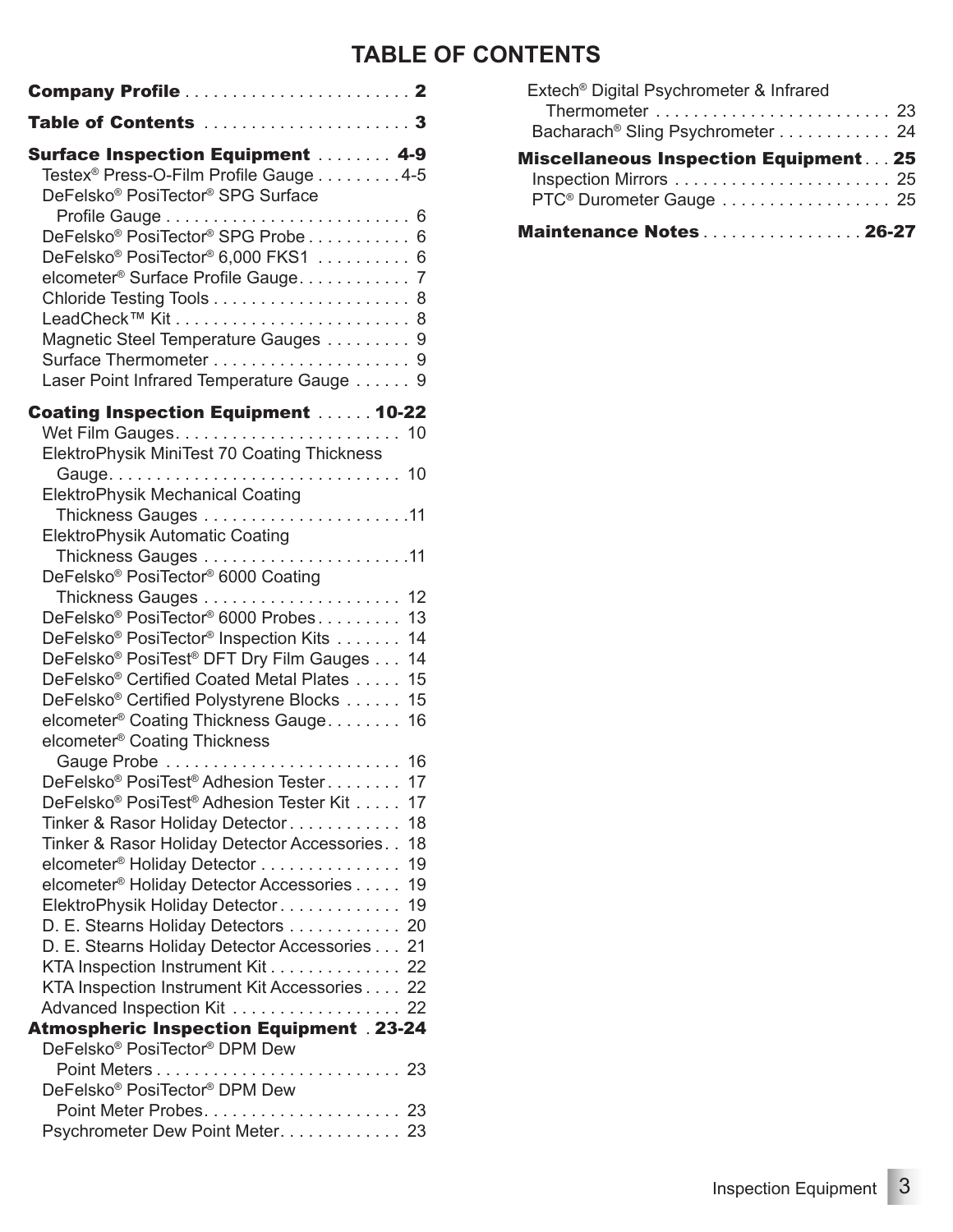

*109V064 – Operator's Manual – Testex® Press-O-Film* 



|                               | TESTEX® PRESS-O-FILM® ACCESSORIES |
|-------------------------------|-----------------------------------|
| <b>Part</b><br><b>Numbers</b> | Description                       |
| 20TE7326FTX1                  | <b>Testex Thickness Gauge</b>     |
| 20TELEVEROLD                  | Lifting Lever - Stainless Steel   |
| 20TELEVERNEW                  | Lifting Lever - Plastic           |
| 20TEBURNTOOL                  | <b>Burnishing Tool</b>            |

*Testex® and Press-O-Film® are registered trademarks of Testex®.*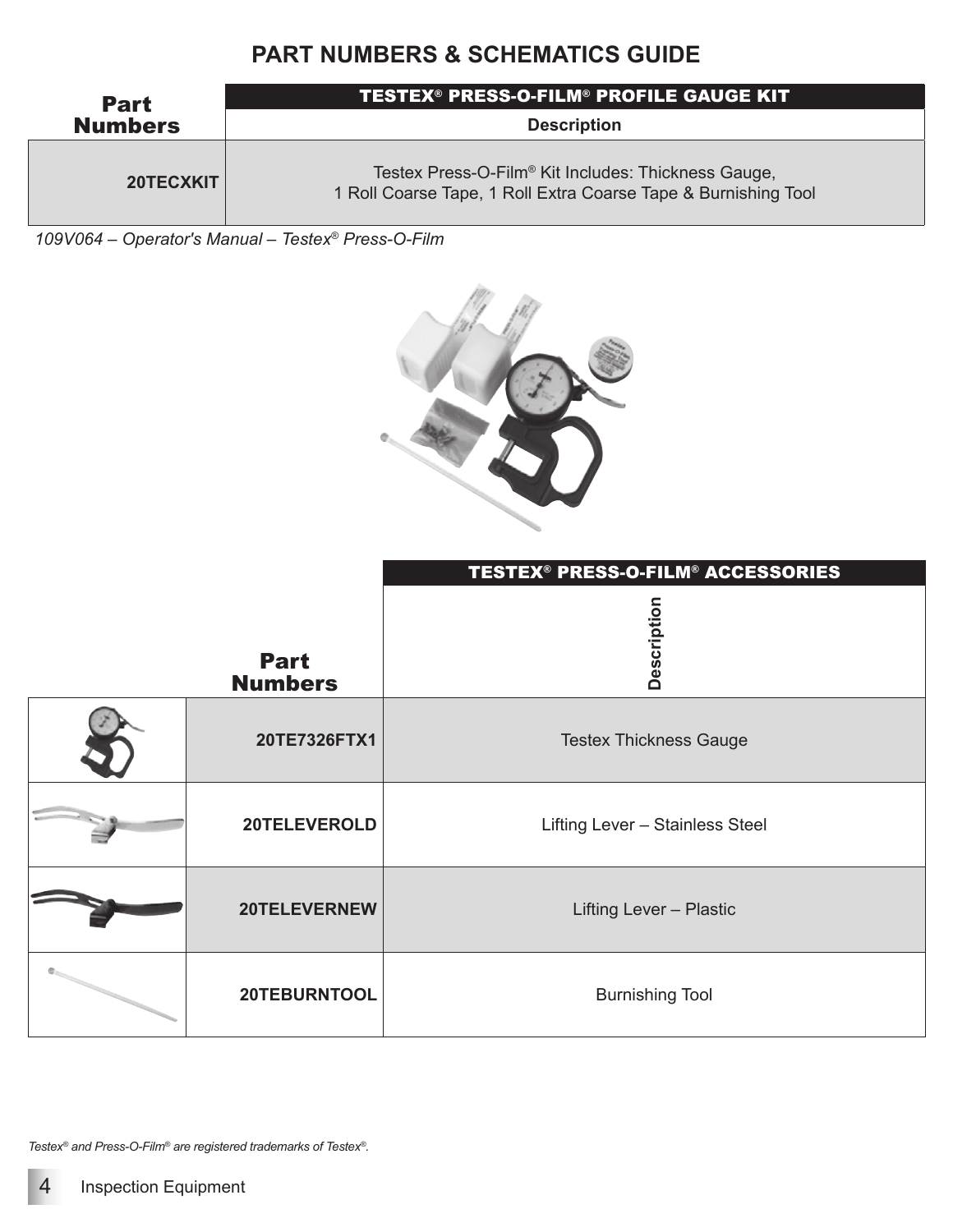|                               | <b>TESTEX<sup>®</sup> PRESS-O-FILM<sup>®</sup> TAPE OPTIONS</b> |                    |  |  |
|-------------------------------|-----------------------------------------------------------------|--------------------|--|--|
| <b>Part</b><br><b>Numbers</b> | Description                                                     | <b>Mil Profile</b> |  |  |
| 20TEMEDIUM                    | <b>Medium Tape</b>                                              | $.05 - .75$ Mils   |  |  |
| 20TECOARSEMINUS               | Coarse Minus Tape                                               | $.5 - 1.0$ Mils    |  |  |
| 20TECOARSE                    | Coarse Tape                                                     | $.8 - 2.5$ Mils    |  |  |
| 20TEXCOARSE                   | Extra Coarse Tape                                               | $1.5 - 4.5$ Mils   |  |  |
| 20TEXCOARSEPLUS               | Extra Coarse Plus Tape                                          | $4.5 - 6.5$ Mils   |  |  |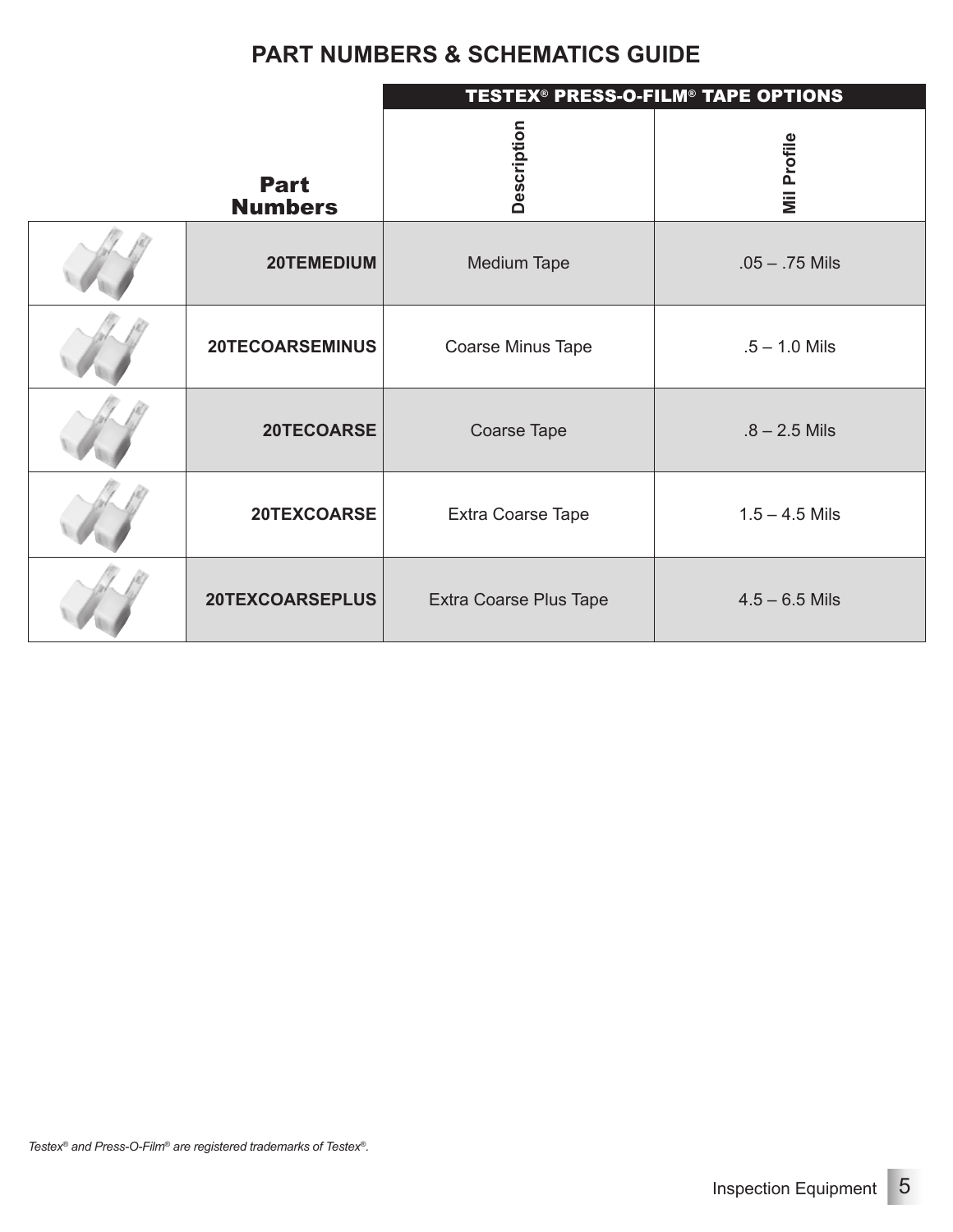|                               | DeFelsko® PosiTector® SPG SURFACE PROFILE GAUGE |          |                             |  |
|-------------------------------|-------------------------------------------------|----------|-----------------------------|--|
| <b>Part</b><br><b>Numbers</b> | Φ<br>ਠੂ<br>Ź                                    | ω<br>ູ້ສ | Mil Thio<br>apu<br><u>ಸ</u> |  |
| 20DFSPG1E                     | Standard                                        | Built-In | $0 - 20$ Mils               |  |

*109V076 – Operator's Manual – DeFelsko® PosiTector® SPG Surface Profile Gauge*

|                               | DeFelsko® PosiTector® SPG PROBE |                |                     |  |
|-------------------------------|---------------------------------|----------------|---------------------|--|
| <b>Part</b><br><b>Numbers</b> | Φ<br>Mod<br>                    | ω<br><u>ທັ</u> | Φ<br>ත<br>)<br>ลิลิ |  |
| 20DFPRBSPG                    | <b>SPG Probe Only</b>           | Built-in       | $0 - 20$ Mils       |  |

|                               | DeFelsko® PosiTector® 6000 FKS1 |          |                                    |  |
|-------------------------------|---------------------------------|----------|------------------------------------|--|
| <b>Part</b><br><b>Numbers</b> | ode<br>Σž                       | άp<br>n. | Thicl<br><b>go</b><br>$Mii$<br>Rar |  |
| 20DFFKS1                      | Standard                        | Built-in | $0 - 500$ Mils                     |  |

*DeFelsko® is a registered trademark of DeFelsko.*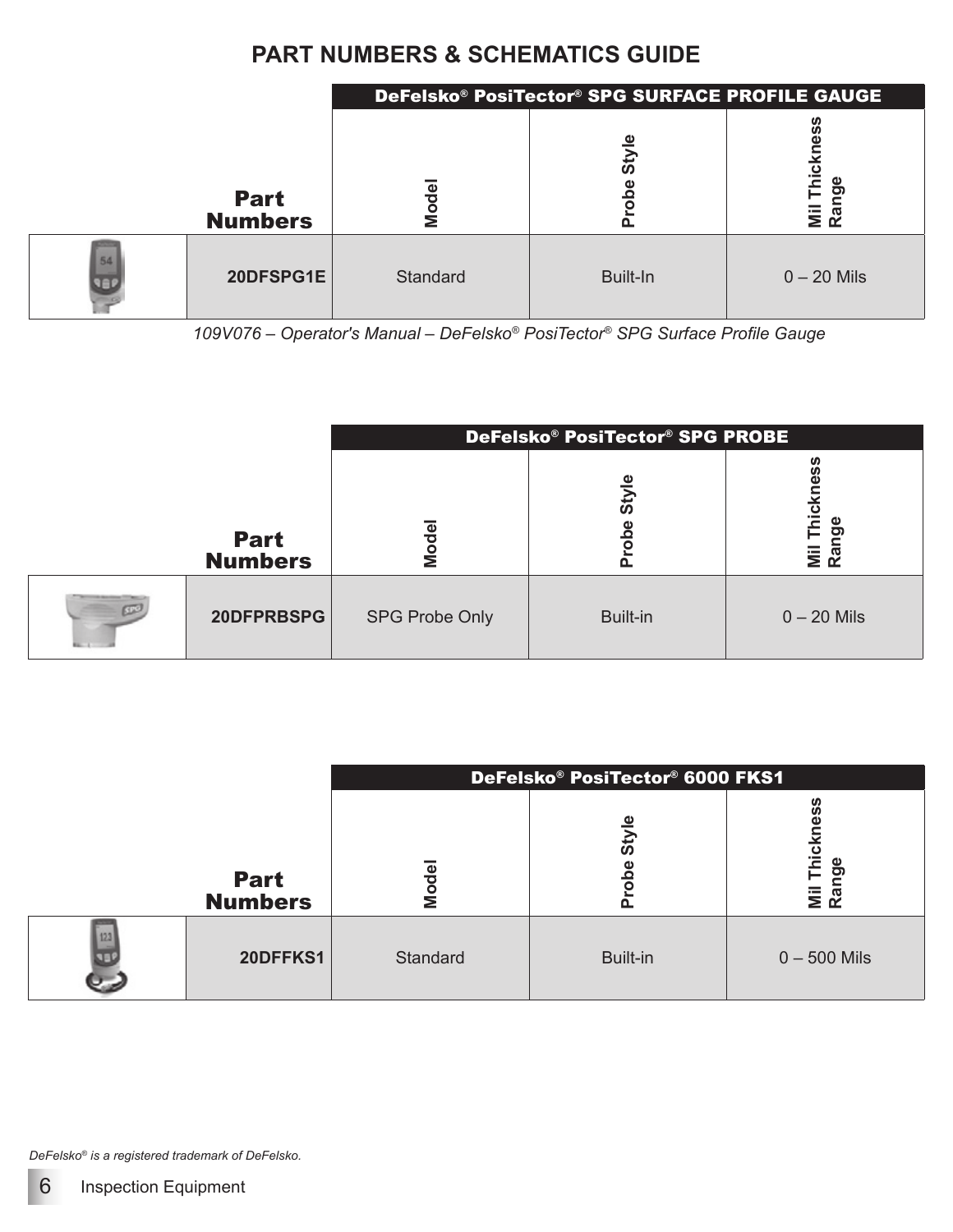|    |                               |         | elcometer <sup>®</sup> SURFACE PROFILE GAUGES |                                              |              |                           |                  |
|----|-------------------------------|---------|-----------------------------------------------|----------------------------------------------|--------------|---------------------------|------------------|
|    | <b>Part</b><br><b>Numbers</b> | Model   | Φ                                             | ഗ<br>ഗ<br>ω<br>icki<br>Φ<br>פֵּ<br>i≣<br>Rai | <b>Style</b> | ত                         | Batch<br>Memo    |
| 43 | <b>20ELE224CTI</b>            | $224-T$ | Built-In                                      | $0 - 20$ Mils                                | Advanced     | USB,<br><b>Bluetooth®</b> | 2500<br>Readings |

*105M065 – Features & Specifications Guide – elcometer® 224 Surface Profile Gauges 109V065 – Operator's Manual – elcometer® 224 Surface Profile Gauges*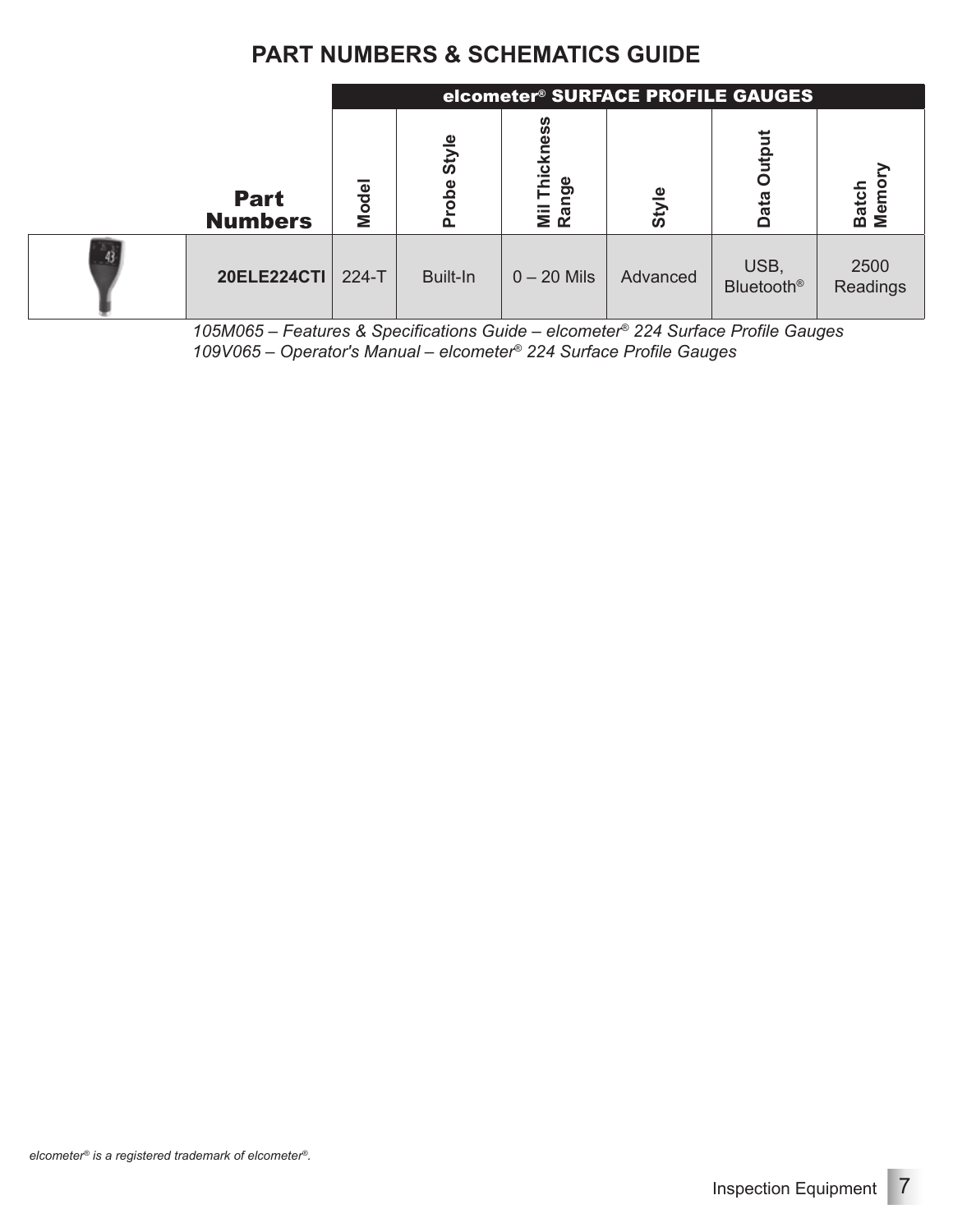|                               | <b>Chlor*Test™ TESTING KITS</b>                      |                                                    |          |  |
|-------------------------------|------------------------------------------------------|----------------------------------------------------|----------|--|
| <b>Part</b><br><b>Numbers</b> | <b>Model</b>                                         | Description                                        | Quantity |  |
| 2070013                       | Chlor*Test™ Kit for Surfaces                         | <b>Chloride for Surfaces</b>                       | 5/Pkg    |  |
| 2070239                       | Chlor*Test™ "CSN Salts"                              | Chloride, Sulfate, and<br>Nitrate Ion for Surfaces | 5/Pkg    |  |
| 20SPTCHLOR                    | Chlor*Test™ Kit "A" for testing<br>Abrasives         | <b>Chloride Ion Test</b><br>for Abrasives          | 4/Pkg    |  |
| 2070020                       | Chlor*Test™ Kit "W" for testing<br>Water and Liquids | Chloride Ion Test for Water<br>and Liquids         | 5/Pkg    |  |
|                               | $1011/058$ - Brochure - Chlor*Test $M$ for Surfaces  |                                                    |          |  |

*101V058 – Brochure – Chlor\*Test™ for Surfaces*

*109V058 – Field Test Instructions – Chlor\*Test™ for Surfaces*

*101V060 – Brochure – Chlor\*Test™ Kit "A"*

*109V060 – Field Test Instructions – Chlor\*Test™ Kit "A"*

*101V059 – Brochure – Chlor\*Test™ Kit "W"*

*109V059 – Field Test Instructions – Chlor\*Test™ Kit "W"*

| <b>Part</b>    | Chlor*Test™ REFILL KIT FOR SURFACE TESTING KIT                   |
|----------------|------------------------------------------------------------------|
| <b>Numbers</b> | <b>Description</b>                                               |
| 2070003        | Chlor*Test™Refill Kit for 2070239. Does not include Colorimeter. |

| <b>Part</b>    | <b>LEADCHECK™ KIT</b>            |
|----------------|----------------------------------|
| <b>Numbers</b> | <b>Description</b>               |
| 1070797        | LeadCheck™ Kit – 8 Swabs Per Kit |

*Chlor\*Test™ is a trademark of Chlor\*Rid®.*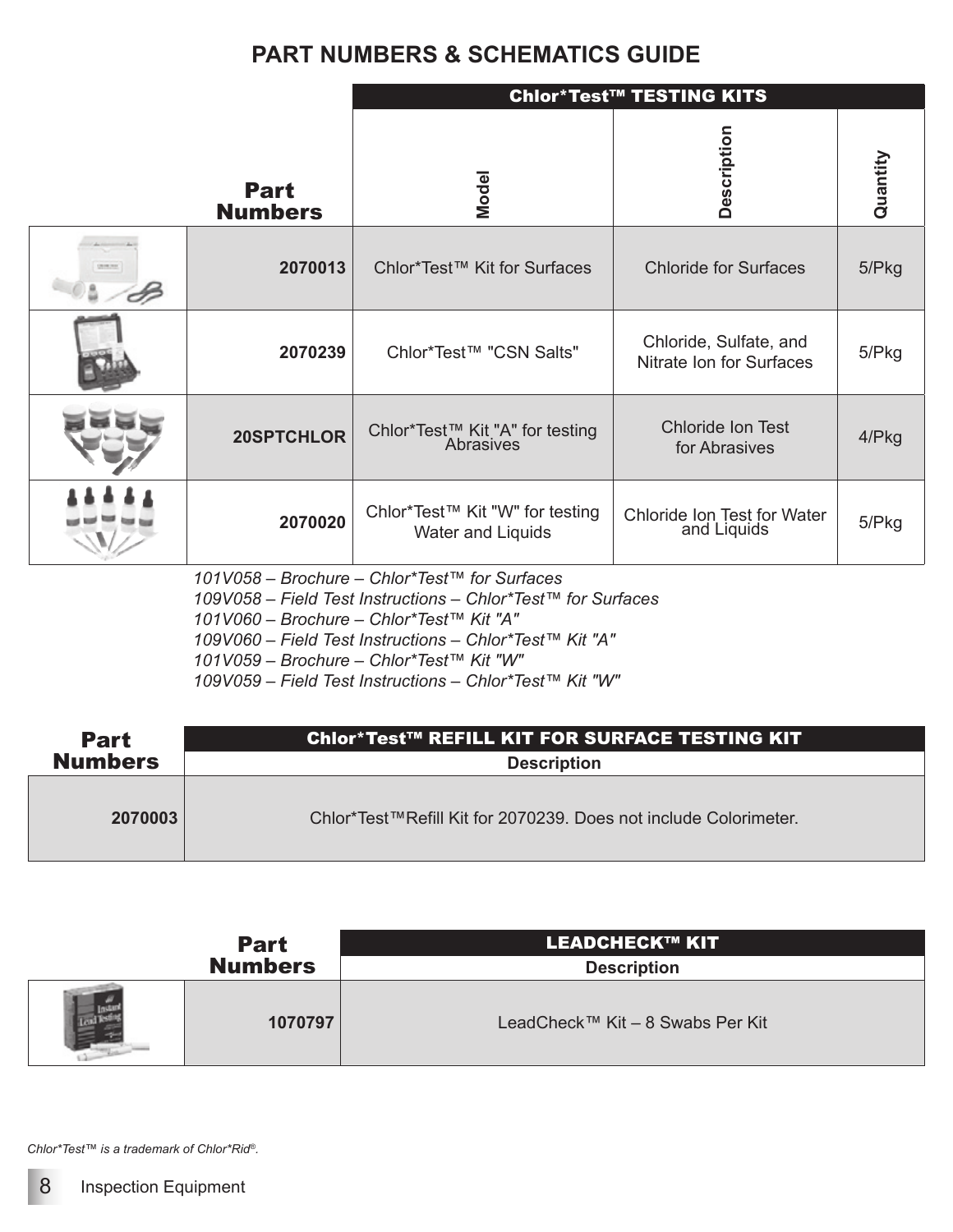|                               | <b>MAGNETIC STEEL TEMPERATURE GAUGES</b> |                              |  |  |
|-------------------------------|------------------------------------------|------------------------------|--|--|
| <b>Part</b><br><b>Numbers</b> | Temperature<br>Range                     | Dual Magnetic<br><b>Back</b> |  |  |
| 20CWTBF20SGOMT                | Up to 150° Fahrenheit                    | X                            |  |  |
| 20CWTBF20SGVMTE               | Up to 250° Fahrenheit                    | X                            |  |  |
| 20CWTBF20SGYMTE               | Up to 500° Fahrenheit                    | X                            |  |  |

|                               | <b>SURFACE THERMOMETER</b> |                       |                   |  |  |  |  |
|-------------------------------|----------------------------|-----------------------|-------------------|--|--|--|--|
| <b>Part</b><br><b>Numbers</b> | ഉ<br>Diar<br>Dial          | <u>ဗ</u><br>ē٣<br>Ran | ω<br>ටා<br>፵<br>Σ |  |  |  |  |
| 2070321                       | 2"                         | Up to 250° Fahrenheit |                   |  |  |  |  |

|                               | <b>LASER POINT INFRARED TEMPERATURE GAUGE</b>                                           |                       |  |  |  |
|-------------------------------|-----------------------------------------------------------------------------------------|-----------------------|--|--|--|
| <b>Part</b><br><b>Numbers</b> | Description                                                                             | တ<br>Temp<br>Ratin    |  |  |  |
| 2070317                       | IR400 Mini Infrared<br>Thermometer                                                      | Up to 630° Fahrenheit |  |  |  |
| 20ISRAYMT4U                   | Raytek <sup>®</sup> MT4 MiniTemp™<br>Infrared Thermometer with<br><b>Laser Sighting</b> | Up to 750° Fahrenheit |  |  |  |

*105V077 – Features & Specifications Guide – Raytek® MT4 MiniTemp™ Infared Thermometer 109V077 – Operator's Manual – Raytek® MT4 MiniTemp™ Infared Thermometer*

*Raytek® and MiniTemp™ are trademarks or registered trademarks of ElektroPhysik.*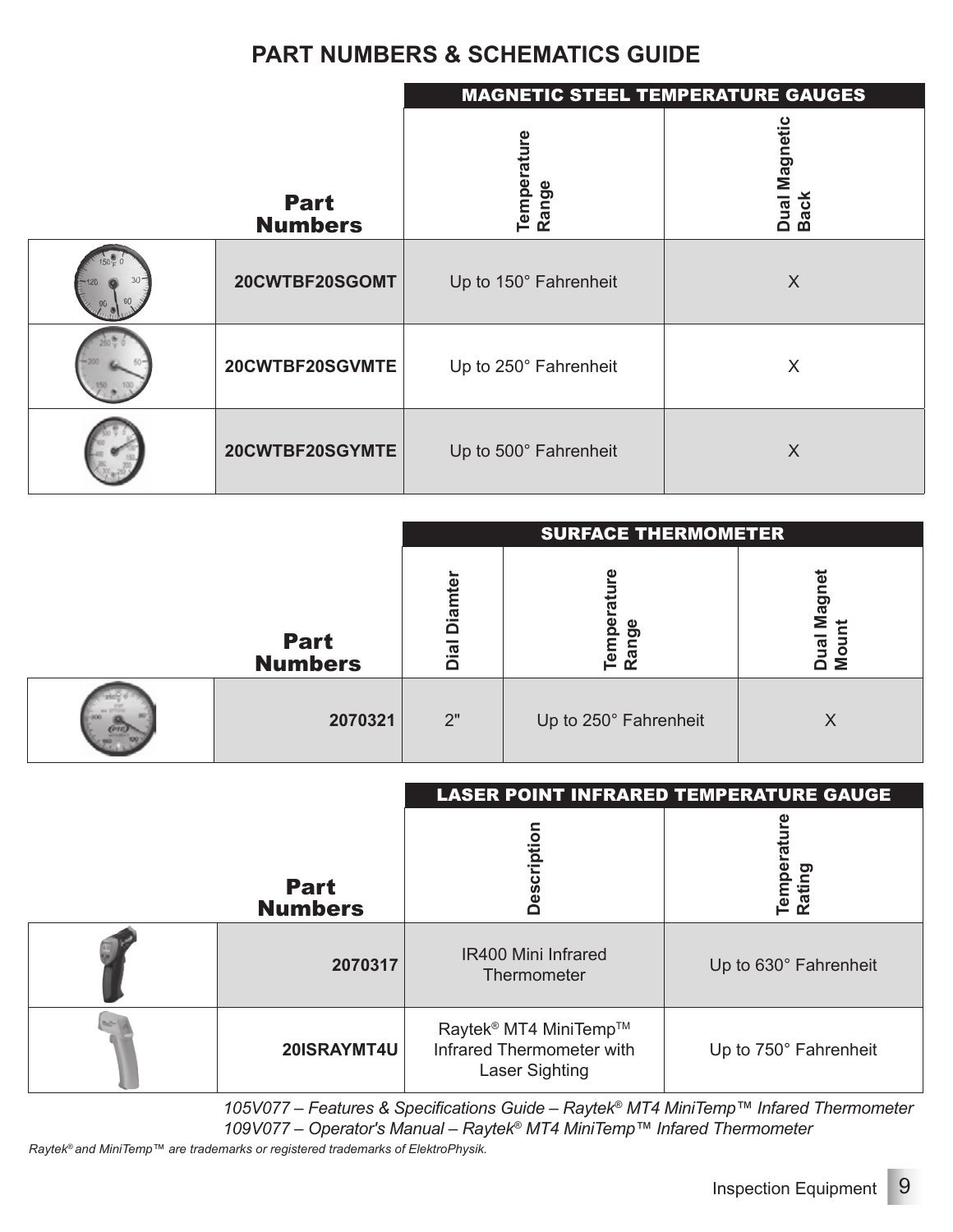|                               | <b>WET FILM GAUGES</b> |                        |                      |  |  |  |
|-------------------------------|------------------------|------------------------|----------------------|--|--|--|
| <b>Part</b><br><b>Numbers</b> | Manufacturer           | Material               | Thickness<br>$E$ ilm |  |  |  |
| 2070103                       | Marco                  | Aluminum               | $1 - 80$ Mil         |  |  |  |
| 20WETFILMGAUGE                | Gardco Model "S"       | Aluminum               | $1 - 80$ Mil         |  |  |  |
| <b>20NWFG20</b>               | Nordson                | <b>Stainless Steel</b> | $1/2 - 20$ Mil       |  |  |  |
| <b>20NWFG60</b>               | Nordson                | <b>Stainless Steel</b> | $4 - 60$ Mil         |  |  |  |

|                               | <b>ELEKTROPHYSIK MINITEST 70 COATING THICKNESS GAUGE</b> |       |          |                          |  |  |  |
|-------------------------------|----------------------------------------------------------|-------|----------|--------------------------|--|--|--|
| <b>Part</b><br><b>Numbers</b> | ഗ                                                        | Model | ັທ       | $\bar{\bar{\mathbf{s}}}$ |  |  |  |
| 20EPMIN007015                 | Non-Ferrous                                              | 70    | Built-In | $0 - 100$ Mils           |  |  |  |

*105V069 – Features & Specifications – Elektrophysik® MiniTest 70 Coating Thickness Gauge*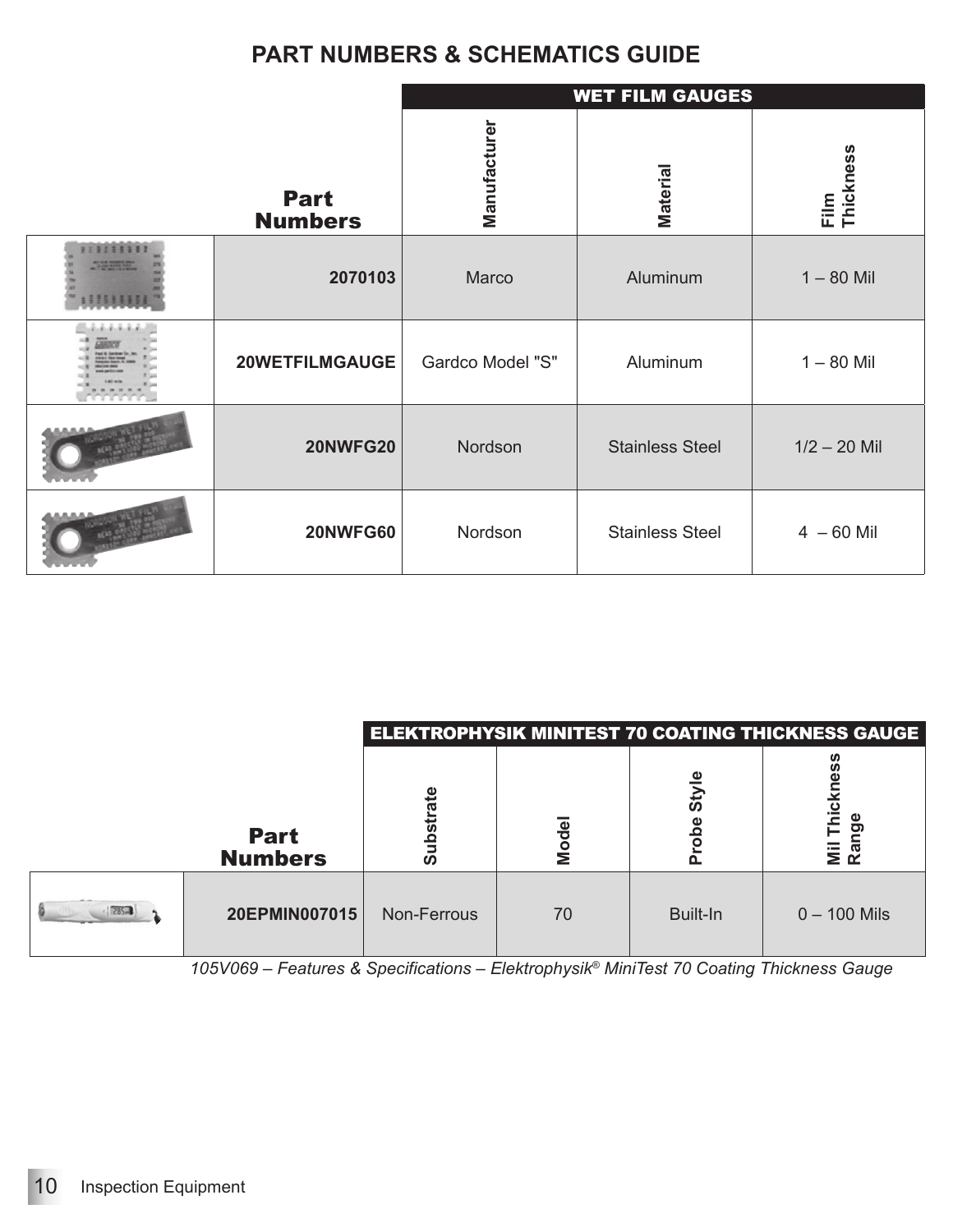|                               | <b>ELEKTROPHYSIK MANUAL COATING THICKNESS GAUGES</b> |             |                  |
|-------------------------------|------------------------------------------------------|-------------|------------------|
| <b>Part</b><br><b>Numbers</b> | Model                                                | Scale Style | Mil<br>Thickness |
| 20EPMIK010000                 | MikroTest <sup>®</sup> 5 GM                          | Manual      | $0 - 4$ Mils     |
| 20EPMIK010100                 | MikroTest <sup>®</sup> FM                            | Manual      | $0 - 40$ Mils    |
| 20EPMIK010110                 | MikroTest <sup>®</sup> FM - Metric                   | Manual      | $0 - 40$ Mils    |

*105V061 – Features & Specifications Guide – MikroTest® Coating Thickness Gauges 109V061 – Operating Instructions – MikroTest® 5 and 6 Coating Thickness Gauge*

|                               | <b>ELEKTROPHYSIK AUTOMATIC COATING THICKNESS GAUGES</b> |                |                          |  |  |
|-------------------------------|---------------------------------------------------------|----------------|--------------------------|--|--|
| <b>Part</b><br><b>Numbers</b> | Model                                                   | Style<br>Scale | Öθ<br>Φ<br>Mil<br>Thickr |  |  |
| 20EPMIK010020                 | MikroTest <sup>®</sup> 6 GM                             | Automatic      | $0 - 4$ Mils             |  |  |
| 20EPMIK010120                 | MikroTest <sup>®</sup> FM                               | Automatic      | $0 - 40$ Mils            |  |  |

*105V061 – Features & Specifications Guide – MikroTest® Coating Thickness Gauges 109V061 – Operating Instructions – MikroTest® 5 and 6 Coating Thickness Gauge*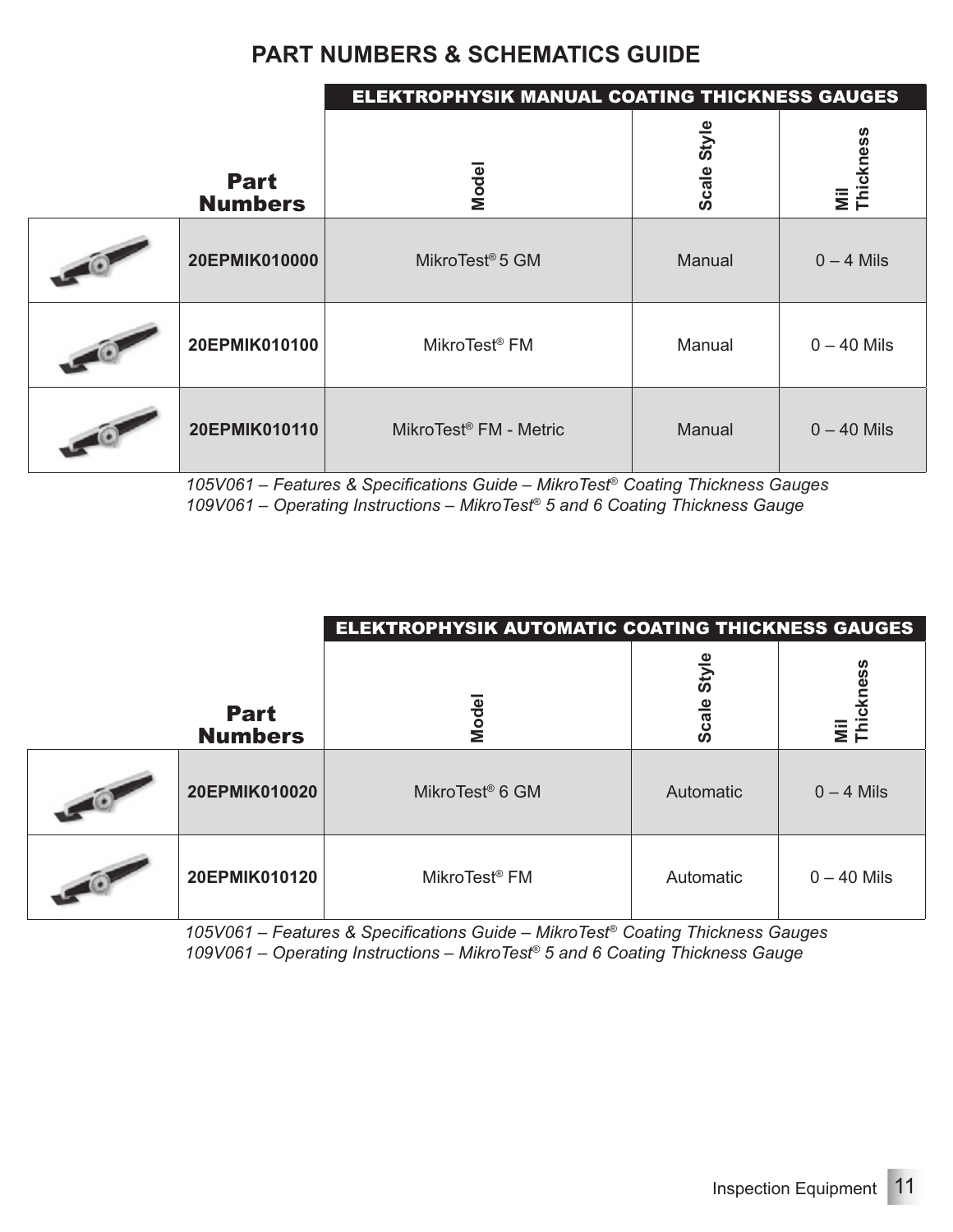|                   | DeFelsko® PosiTector® 6000 COATING THICKNESS GAUGES |                      |                          |                                 |          |                         |                        |
|-------------------|-----------------------------------------------------|----------------------|--------------------------|---------------------------------|----------|-------------------------|------------------------|
|                   | <b>Part</b><br><b>Numbers</b>                       | Ferrous<br>Substrate | Non-Ferrous<br>Substrate | <b>Combination</b><br>Substrate | Model    | Probe Style             | Mil Thickness<br>Range |
| 123<br><b>ver</b> | <b>20DFF1</b>                                       | $\mathsf{X}$         |                          |                                 | Standard | <b>Built-In</b>         | $0 - 60$               |
|                   | 20DFFRS1                                            | $\sf X$              |                          |                                 | Standard | 90° Regular,<br>Corded  | $0 - 60$               |
|                   | 20DFF3                                              | $\mathsf{X}$         |                          |                                 | Advanced | <b>Built-In</b>         | $0 - 60$               |
| $\frac{1}{2}$     | 20DFFS3                                             | X                    |                          |                                 | Advanced | Straight End,<br>Corded | $0 - 60$               |
| 長野                | 20DFFKS3                                            | $\boldsymbol{X}$     |                          |                                 | Advanced | Straight End,<br>Corded | $0 - 500$              |
| 123               | <b>20DFN1</b>                                       |                      |                          | $\times$                        | Standard | Built-In                | $0 - 60$               |
| $12.3$<br>巴       | 20DFNS1                                             |                      |                          | X                               | Standard | Straight End,<br>Corded | $0 - 60$               |
|                   | <b>20DFN3</b>                                       |                      |                          | $\sf X$                         | Advanced | Built-In                | $0 - 60$               |
| $\frac{123}{9.5}$ | 20DFFNTS1                                           |                      |                          | $\sf X$                         | Standard | Straight End,<br>Corded | $0 - 250$              |
| $\frac{1}{2}$     | 20DFFNTS3                                           |                      |                          | X                               | Advanced | Straight End,<br>Corded | $0 - 250$              |

*105V067 – Features & Specifications Guide – DeFelsko® PosiTector® 6000 Coating Thickness Gauge 109V067 – Operator's Manual – DeFelsko® PosiTector® 6000 Coating Thickness Gauge*

*DeFelsko® and PosiTector® are registered trademarks of DeFelsko.*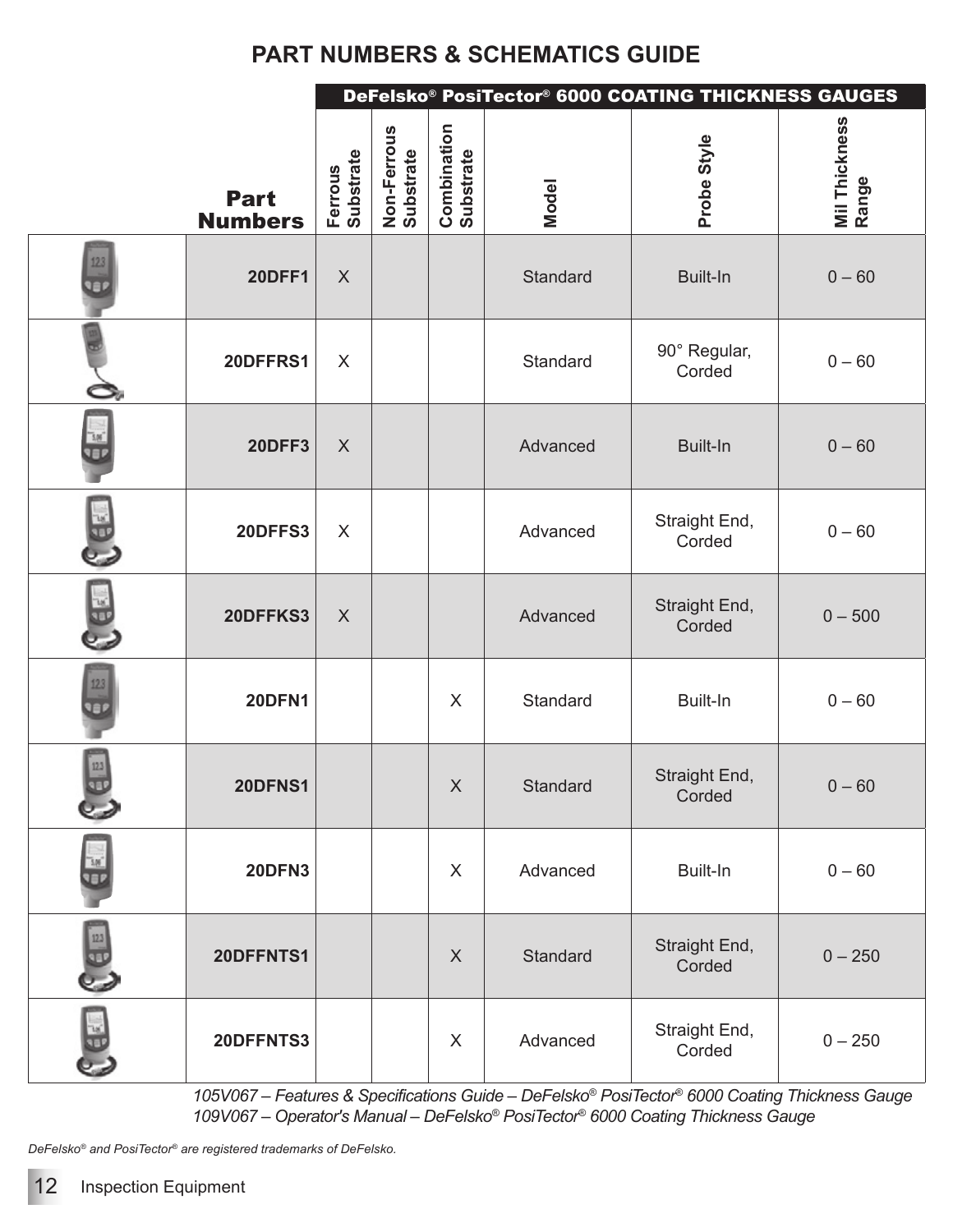|                               |                           | DeFelsko® PosiTector® 6000 PROBES |                                 |                         |                        |  |  |  |  |
|-------------------------------|---------------------------|-----------------------------------|---------------------------------|-------------------------|------------------------|--|--|--|--|
| <b>Part</b><br><b>Numbers</b> | Ferrous<br>Substrate      | Non-Ferrous<br>Substrate          | <b>Combination</b><br>Substrate | Probe Style             | Mil Thickness<br>Range |  |  |  |  |
| 20DFPRBF                      | $\mathsf{X}$              |                                   |                                 | <b>Built-In</b>         | $0 - 60$               |  |  |  |  |
| 20DFFS                        | $\mathsf{X}$              |                                   |                                 | Straight End,<br>Corded | $0 - 60$               |  |  |  |  |
| 20DFPRBFRS                    | $\boldsymbol{\mathsf{X}}$ |                                   |                                 | 90° End,<br>Corded      | $0 - 60$               |  |  |  |  |
| 20DFFKS                       | $\mathsf X$               |                                   |                                 | Straight End,<br>Corded | $0 - 500$              |  |  |  |  |
| 20DFN                         |                           | $\mathsf{X}$                      |                                 | Built-In                | $0 - 60$               |  |  |  |  |
| 20DFNS                        |                           | $\mathsf{X}$                      |                                 | Straight End,<br>Corded | $0 - 60$               |  |  |  |  |
| 20DFFNTS                      |                           |                                   | $\mathsf X$                     | Straight End,<br>Corded | $0 - 250$              |  |  |  |  |

*105V067 – Features & Specifications Guide – DeFelsko® PosiTector® 6000 Coating Thickness Gauge 109V067 – Operator's Manual – DeFelsko® PosiTector® 6000 Coating Thickness Gauge*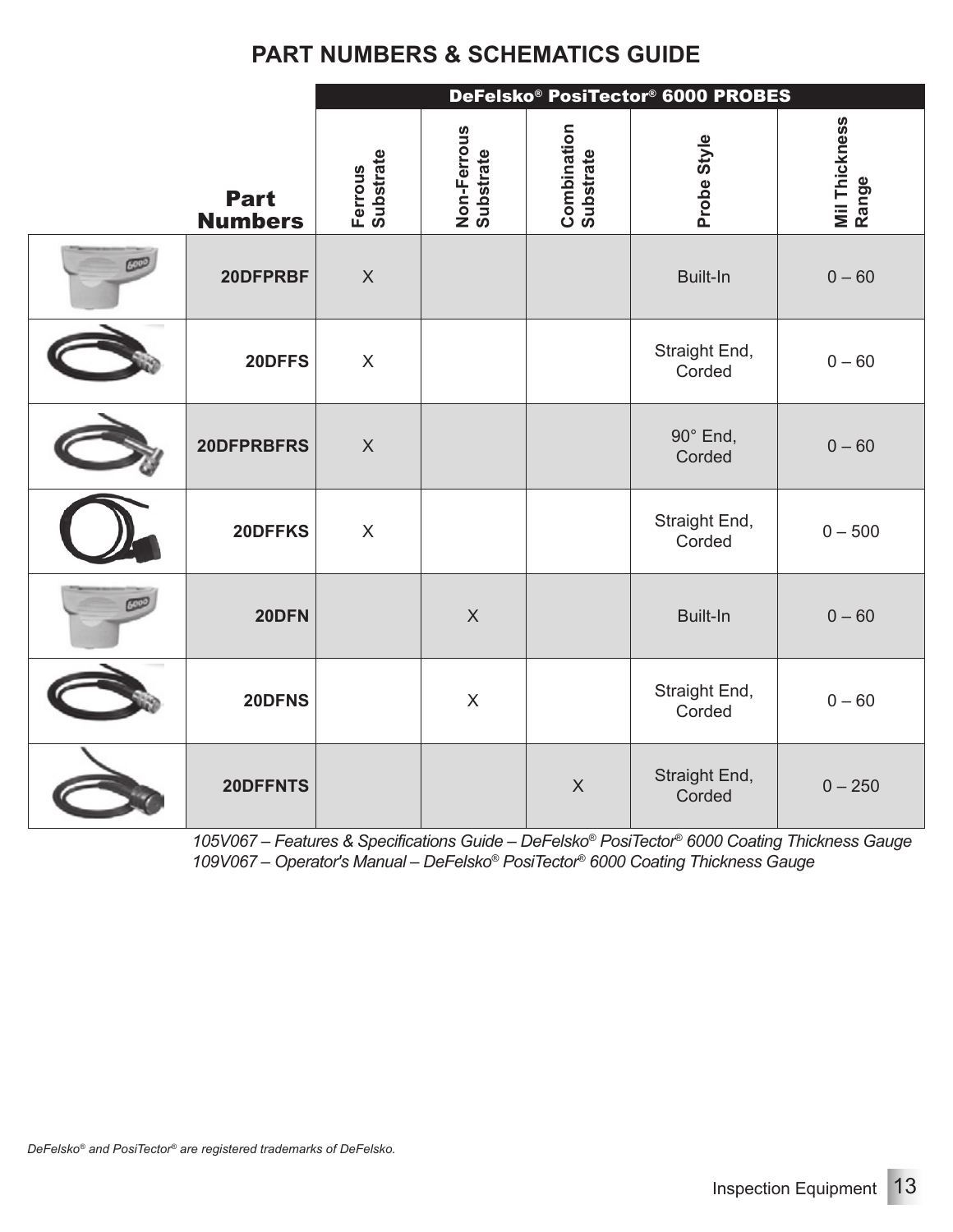|                               |                      | DeFelsko® PosiTector® INSPECTION KITS |                                          |                               |                         |  |  |  |
|-------------------------------|----------------------|---------------------------------------|------------------------------------------|-------------------------------|-------------------------|--|--|--|
| <b>Part</b><br><b>Numbers</b> | PosiTector®<br>Model | Surface<br>Profile<br>Probe           | oint<br><u>آه</u><br><b>Meter</b><br>Dew | Thickness<br>Coating<br>Probe | <b>Substrate</b>        |  |  |  |
| 20DFKITF1                     | Standard             | 20DFPRBSPG                            | <b>PRBDPM</b>                            | 20DFF1                        | Ferrous                 |  |  |  |
| 20DFKITFNS1                   | Standard             | 20DFPRBSPG                            | <b>PRBDPM</b>                            | 20DFNS1                       | Ferrous/<br>Non-Ferrous |  |  |  |
| 20DFKITFNS3                   | Advanced             | 20DFPRBSPG                            | <b>PRBDPM</b>                            | 20DFNS3                       | Ferrous/<br>Non-Ferrous |  |  |  |

*109V076 – Operator's Manual – DeFelsko® PosiTector® SPG*

*109V062 – Operator's Manual – DeFelsko® PosiTector® DPM*

*109V097 – Operator's Manual – DeFelsko® PosiTector® 6000*

|                               |                  |          | DeFelsko® PosiTest® DFT DRY FILM GAUGES |                        |
|-------------------------------|------------------|----------|-----------------------------------------|------------------------|
| <b>Part</b><br><b>Numbers</b> | <b>Substrate</b> | Model    | Style<br>Probe                          | Mil Thickness<br>Range |
| 20DFTF                        | Ferrous          | Standard | Built-In                                | $0 - 40$ Mil           |
| 20DFTCB                       | All              | Standard | Built-In                                | $0 - 40$ Mil           |

*105V066 – Features & Specifications Guide – DeFelsko® PosiTest® DFT Coating Thickness Gauge 109V066 – Operator's Manual – DeFelsko® PosiTest® DFT Coating Thickness Gauge*

*DeFelsko® and PosiTest® are registered trademarks of DeFelsko.*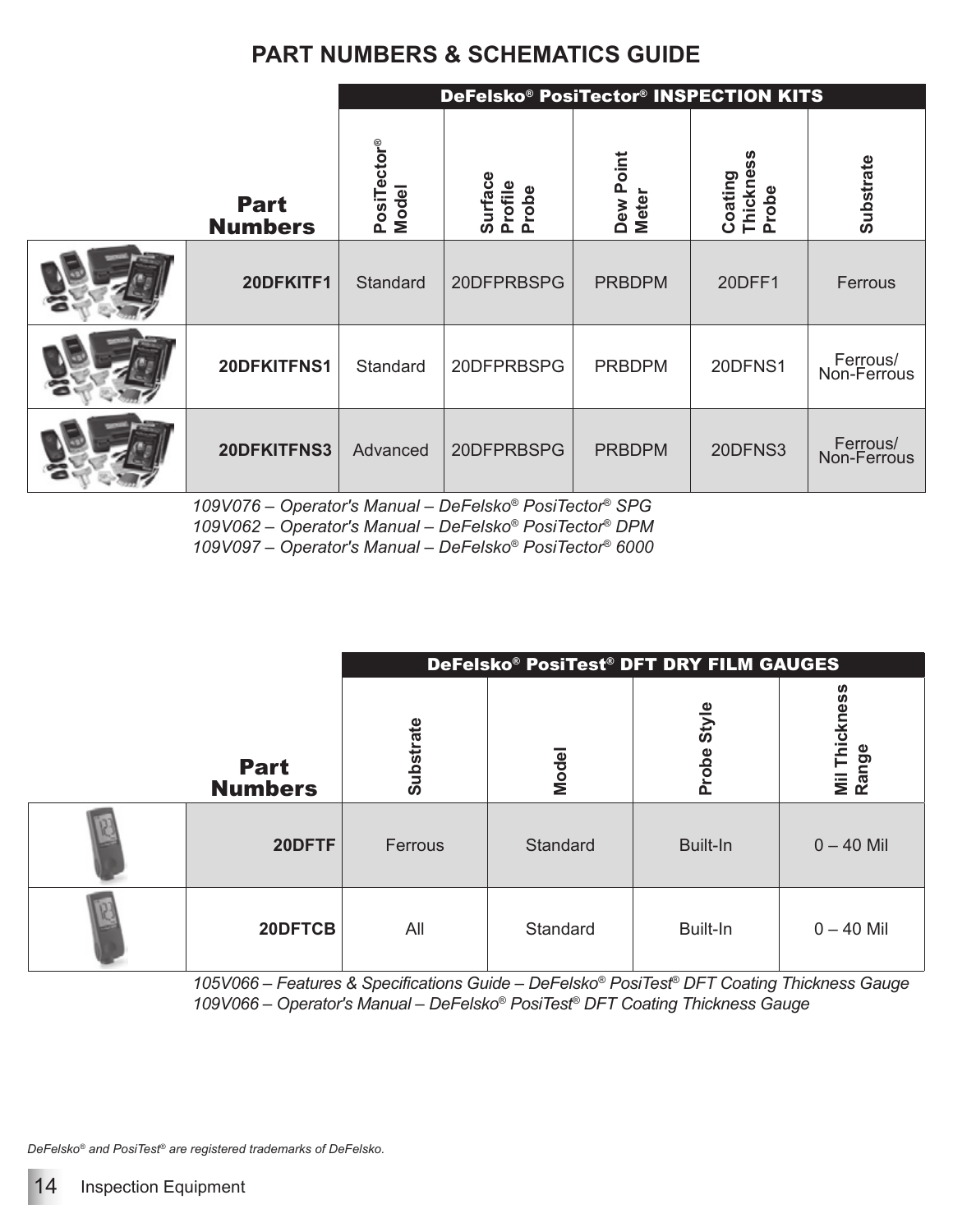|            |                               | DeFelsko® CERTIFIED COATED METAL PLATES |                           |                |                 |                                        |            |  |
|------------|-------------------------------|-----------------------------------------|---------------------------|----------------|-----------------|----------------------------------------|------------|--|
|            |                               |                                         |                           |                |                 | <b>Approximate Plate Mil Thickness</b> |            |  |
|            | <b>Part</b><br><b>Numbers</b> | <b>Substrate</b>                        | Profile<br>$\overline{m}$ | ↽<br>Plate     | $\sim$<br>Plate | က<br>Plate                             | 4<br>Plate |  |
| E          | <b>20DFS1</b>                 | Ferrous                                 | $0 - 60$ Mil              | $\overline{0}$ | 3 Mil           | <b>10 Mil</b>                          | 60 Mil     |  |
| $\sqrt{2}$ | <b>20DFS2</b>                 | Ferrous &<br>Combination                | $0 - 40$ Mil              | 0              | 3 Mil           | <b>10 Mil</b>                          | 40 Mil     |  |

*105V074 – Features & Specifications Guide – DeFelsko® Coating Thickness Standards* 

|                               | DeFelsko® CERTIFIED POLYSTYRENE BLOCKS |                        |               |               |                                        |                    |  |
|-------------------------------|----------------------------------------|------------------------|---------------|---------------|----------------------------------------|--------------------|--|
|                               |                                        |                        |               |               | <b>Approximate Block Mil Thickness</b> |                    |  |
| <b>Part</b><br><b>Numbers</b> | ate<br>o<br>ၐ                          | ofille<br>$\mathbf{a}$ | ပ<br>Blo      | $\sim$<br>靣   | ∾<br>ठ<br>Blo                          | ں<br>$\frac{1}{2}$ |  |
|                               |                                        |                        |               |               |                                        |                    |  |
| 20DFSTDP1                     | Ferrous &<br>Combination               | $15 - 250$ Mil         | <b>15 Mil</b> | <b>80 Mil</b> | <b>185 Mil</b>                         | <b>250 Mil</b>     |  |

*105V074 – Features & Specifications Guide – DeFelsko® Coating Thickness Standards*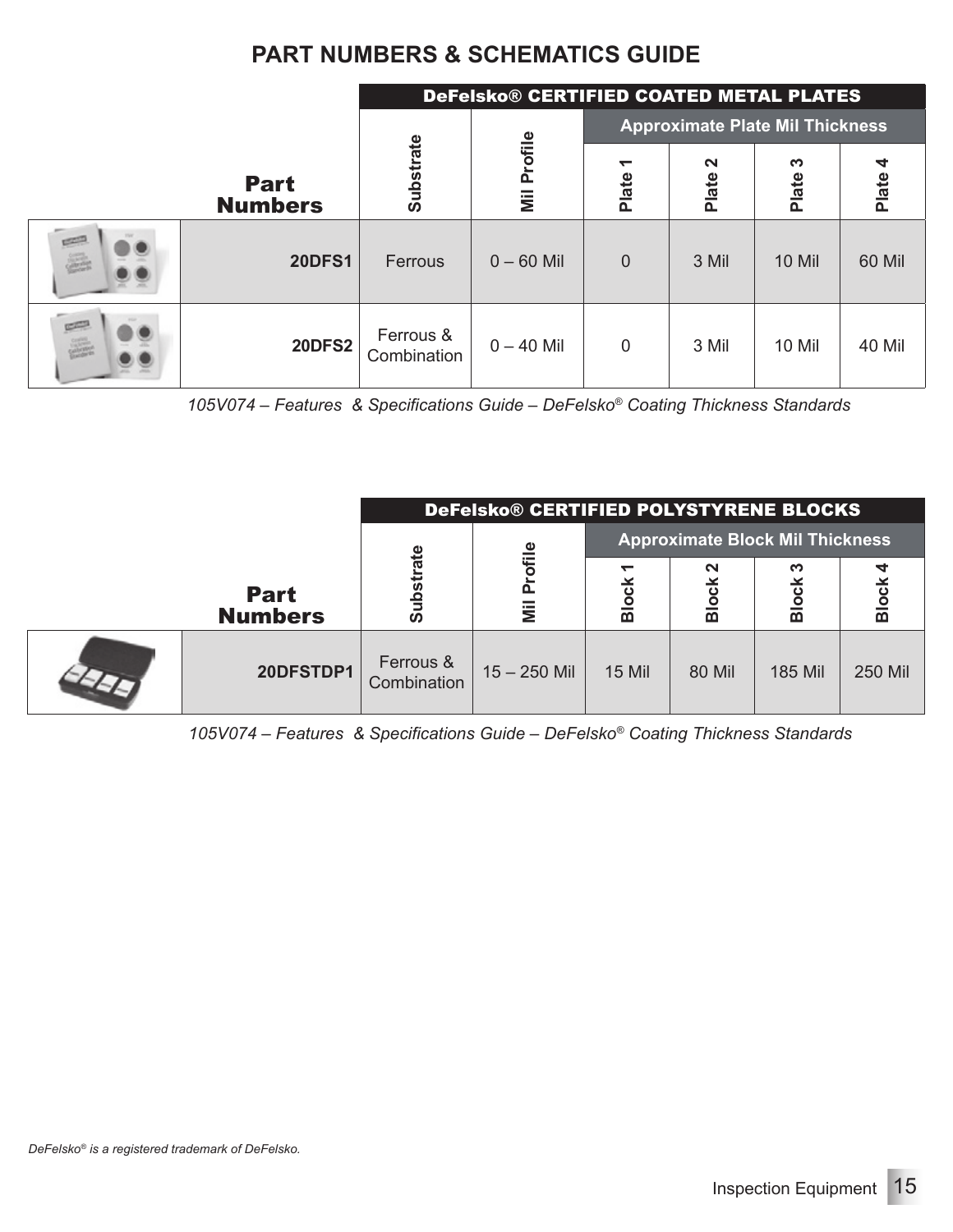|                               | elcometer <sup>®</sup> COATING THICKNESS GAUGE |       |          |                                                                   |  |  |  |
|-------------------------------|------------------------------------------------|-------|----------|-------------------------------------------------------------------|--|--|--|
| <b>Part</b><br><b>Numbers</b> | 은<br>ທ                                         | Model | ω<br>Sty | <b>S</b><br>۵<br>$\overline{\mathbf{e}}$<br>ဥ<br>⊢<br>Niil<br>Rar |  |  |  |
| 20ELA456CFNFBS                | Combination                                    | 456-B | Seperate | $0 - 500$ Mils                                                    |  |  |  |

*101V068 – Brochure – elcometer® Coating Thickness Gauges 109V068 – Operator's Manual – elcometer® Coating Thickness Gauges*

| elcometer® COATING THICKNESS GAUGE PROBE |             |       |               |                                                                                 |  |
|------------------------------------------|-------------|-------|---------------|---------------------------------------------------------------------------------|--|
| <b>Part</b><br><b>Numbers</b>            | ທ           | Model | άs<br>ă       | ທ<br>ω<br>$\frac{1}{2}$<br>Φ<br>$\overline{\mathbf{z}}$ $\overline{\mathbf{z}}$ |  |
| 20ELT456CFNF1P                           | Combination | 456   | <b>PINIP™</b> | $0 - 60$ Mils                                                                   |  |

*elcometer® and PINIP™ are registered trademarks or trademarks of elcometer®.*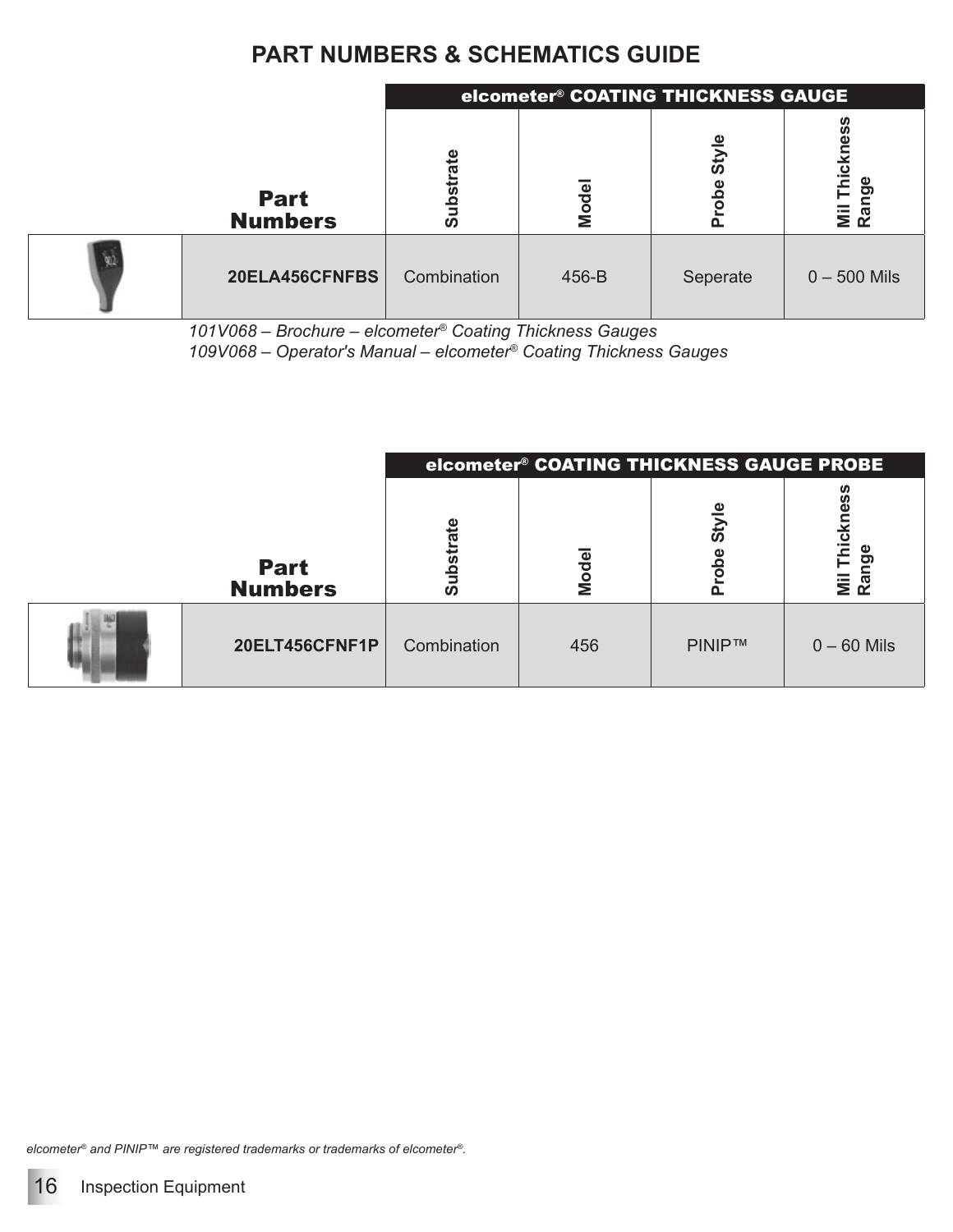| <b>Part</b>    | DeFelsko® PosiTest® ADHESION TESTER |
|----------------|-------------------------------------|
| <b>Numbers</b> | <b>Description</b>                  |
| 20DFATM        | <b>Manual Adhesion Tester</b>       |

*105V070 - Brochure - PosiTest® AT Adhesion Tester 109V070 - Operator's Manual - PosiTest® AT Adhesion Tester*

|                       | DeFelsko® PosiTest® ADHESION TESTER KIT |           |  |                |              |  |  |
|-----------------------|-----------------------------------------|-----------|--|----------------|--------------|--|--|
|                       | <b>Part</b><br><b>Numbers</b>           | å<br>Test |  | $\overline{O}$ | O<br>퓽<br>c١ |  |  |
| No Image<br>Available | 20DFATADHESIVEKIT                       | 20        |  |                |              |  |  |

*105V070 - Brochure - PosiTest® AT Adhesion Tester 109V070 - Operator's Manual - PosiTest® AT Adhesion Tester*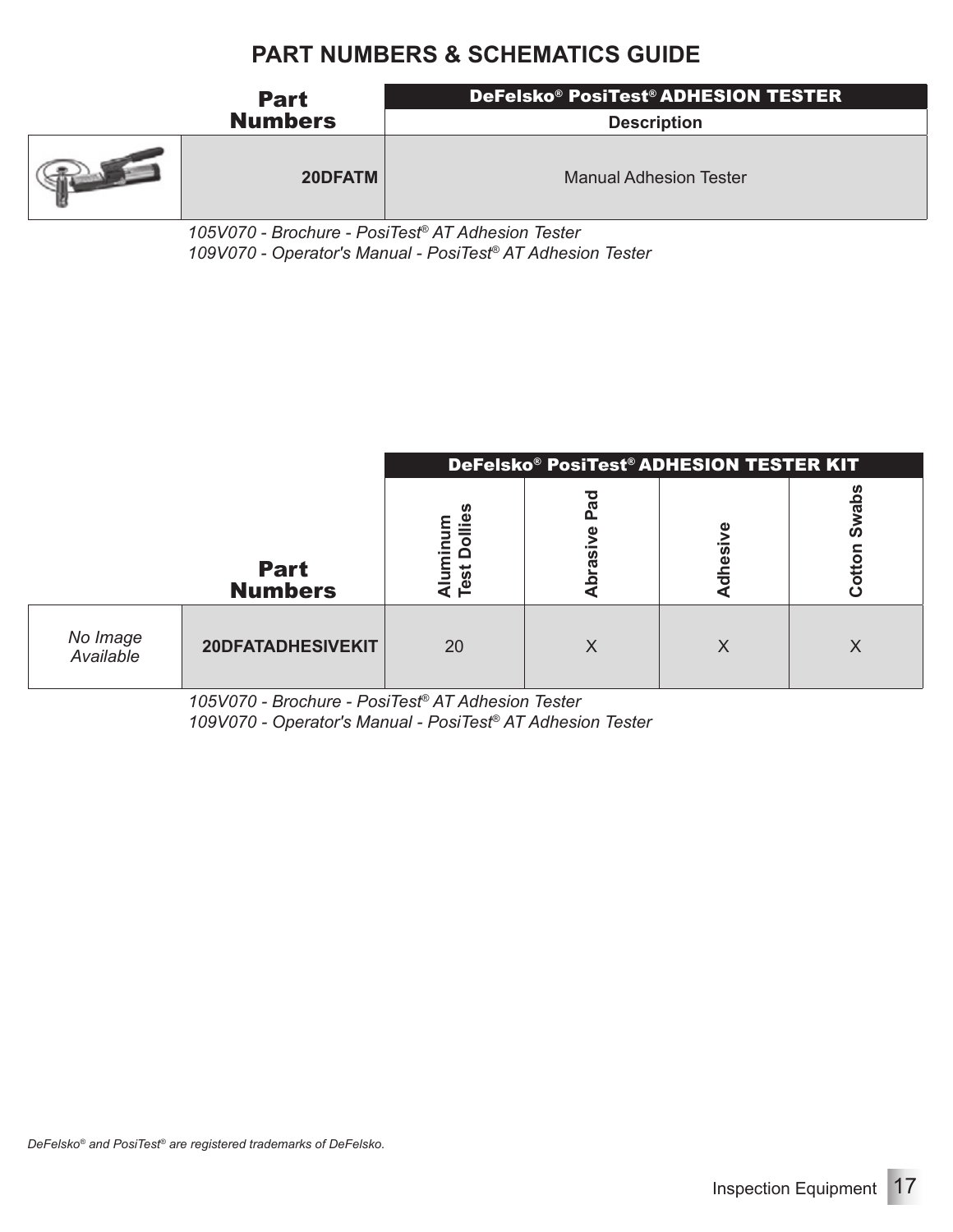|                               |                   | <b>TINKER &amp; RASOR HOLIDAY DETECTOR</b> |          |        |                               |                      |                |
|-------------------------------|-------------------|--------------------------------------------|----------|--------|-------------------------------|----------------------|----------------|
| <b>Part</b><br><b>Numbers</b> | Manufacturer      | Model                                      | Profile  | Handle | Φ<br>ē٥<br>ō<br>Φ<br>ō<br>ഗ ш | gent<br>₫<br>Wetting | Wire<br>Ground |
| 2070007                       | Tinker &<br>Rasor | M/1                                        | $0 - 20$ | 18"    | $2" \times 2" \times 7"$      | 4 oz.                | 15 Ft.         |

*<sup>105</sup>V071 – Features & Specifications Guide – Tinker & Raser M/1 Holiday Detector 109V071 – Operating Instructions – Tinker & Raser M/1 Holiday Detector*

| <b>Part</b>    | <b>TINKER &amp; RASOR HOLIDAY DETECTOR ACCESSORIES</b> |
|----------------|--------------------------------------------------------|
| <b>Numbers</b> | <b>Description</b>                                     |
| 2070006        | 18" Wand Only                                          |
| 2070008        | Wetting Agent - 8 oz.                                  |
| 20DESPONGE     | 2" x 2" x 7" Sponge                                    |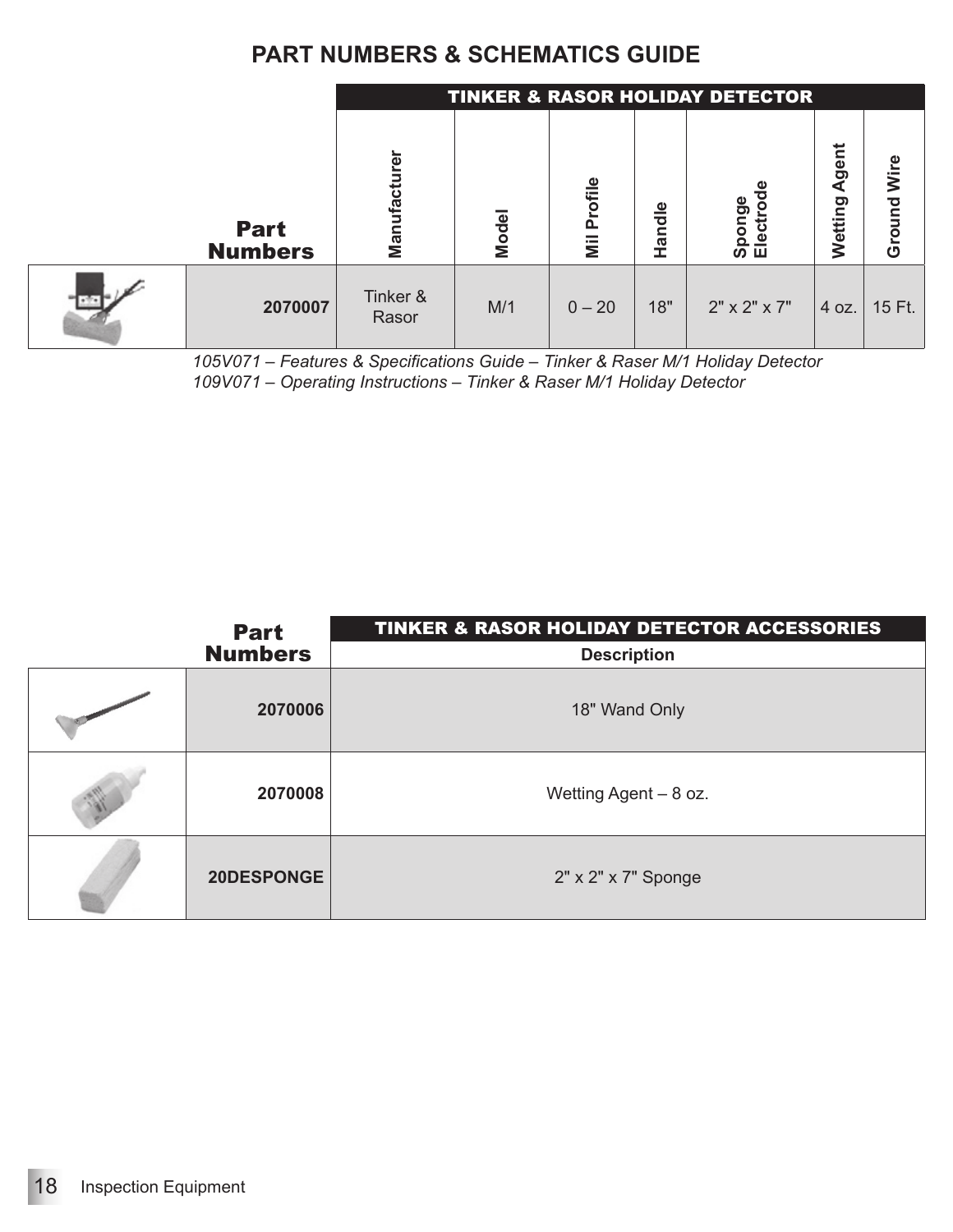|                               |                        | elcometer® HOLIDAY DETECTOR |          |        |                |                  |                |
|-------------------------------|------------------------|-----------------------------|----------|--------|----------------|------------------|----------------|
| <b>Part</b><br><b>Numbers</b> | čr<br>Manufactu        | Model                       | Profile  | Handle | ponge<br>ഗ ш   | Agent<br>Wetting | Wire<br>Ground |
| 20ELD2704                     | elcometer <sup>®</sup> | 270                         | $0 - 20$ | 6.9"   | 6" x 2.3" x 1" | N/A              | 13 Ft.         |

*109V072 – Operator's Manual – elcometer® 270 Holiday Detector*

| <b>Part</b>    | elcometer® HOLIDAY DETECTOR ACCESSORIES |
|----------------|-----------------------------------------|
| <b>Numbers</b> | <b>Description</b>                      |
| 20ELT27016867  | Standard Wand with Flat Sponge          |
| 2070008        | Wetting Agent $-8$ oz.                  |
| 20ELT27018050  | 6" x 2.3" x 1" Sponge (Pack of Three)   |

|                               |               | <b>ELEKTROPHYSIK HOLIDAY DETECTOR</b> |                   |        |                     |                 |                |
|-------------------------------|---------------|---------------------------------------|-------------------|--------|---------------------|-----------------|----------------|
| <b>Part</b><br><b>Numbers</b> | ō<br>Manı     | Model                                 | Φ<br><b>Tofil</b> | Handle | ponge<br>lecti      | gent<br>Wetting | Wire<br>Ground |
| 20EPPOR020000                 | ElektroPhysik | PoroTest 1                            | $0 - 12$          | 12"    | $3-1/2$ " x 2" x 1" | N/A             | 5 Ft.          |

*105V073 – Features & Specifications Guide – ElektroPhysik Porotest 1 109V073 – Operator's Manual – ElektroPhysik Porotest 1*

*elcometer® is a registered trademark of elcometer®.*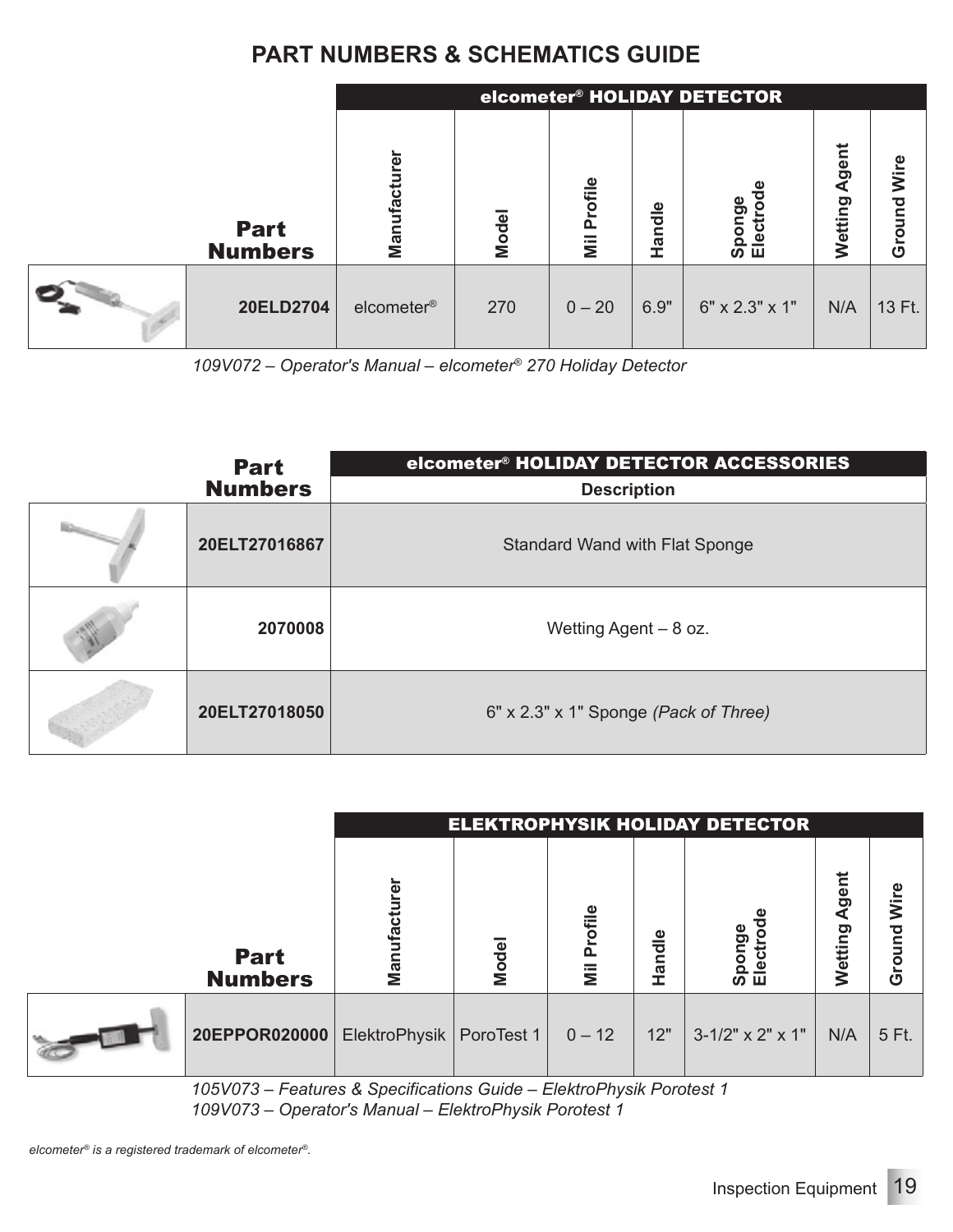|                               |                         | <b>D. E. STEARNS HOLIDAY DETECTOR</b> |        |                            |                |  |  |
|-------------------------------|-------------------------|---------------------------------------|--------|----------------------------|----------------|--|--|
| <b>Part</b><br><b>Numbers</b> | ğ<br>Manufact           | <b>Model</b>                          | Handle | tage<br>Range<br>utpi<br>ō | Wire<br>Ground |  |  |
|                               | $2070332$ D. E. Stearns | 14/20                                 | 18"    | 800 Volts - 35,000 Volts   | 20 Ft.         |  |  |

*<sup>109</sup>V715 – Operator's Manual – D. E. Stearns 14/20 Holiday Detector*

|                               |                | D. E. STEARNS LOW VOLTAGE HOLIDAY DETECTOR |        |       |                               |                  |                   |
|-------------------------------|----------------|--------------------------------------------|--------|-------|-------------------------------|------------------|-------------------|
| <b>Part</b><br><b>Numbers</b> | මු<br>Manufact | Model                                      | Handle | Cable | <b>Water</b><br><b>N</b><br>ⅎ | <b>Batteries</b> | ၑ<br>ξ<br>ਨ<br>ርካ |
| 1070961                       | D. E. Stearns  | M <sub>1</sub>                             | 18"    | 6 Ft. | $\times$                      | 6 AA             | 15 Ft.            |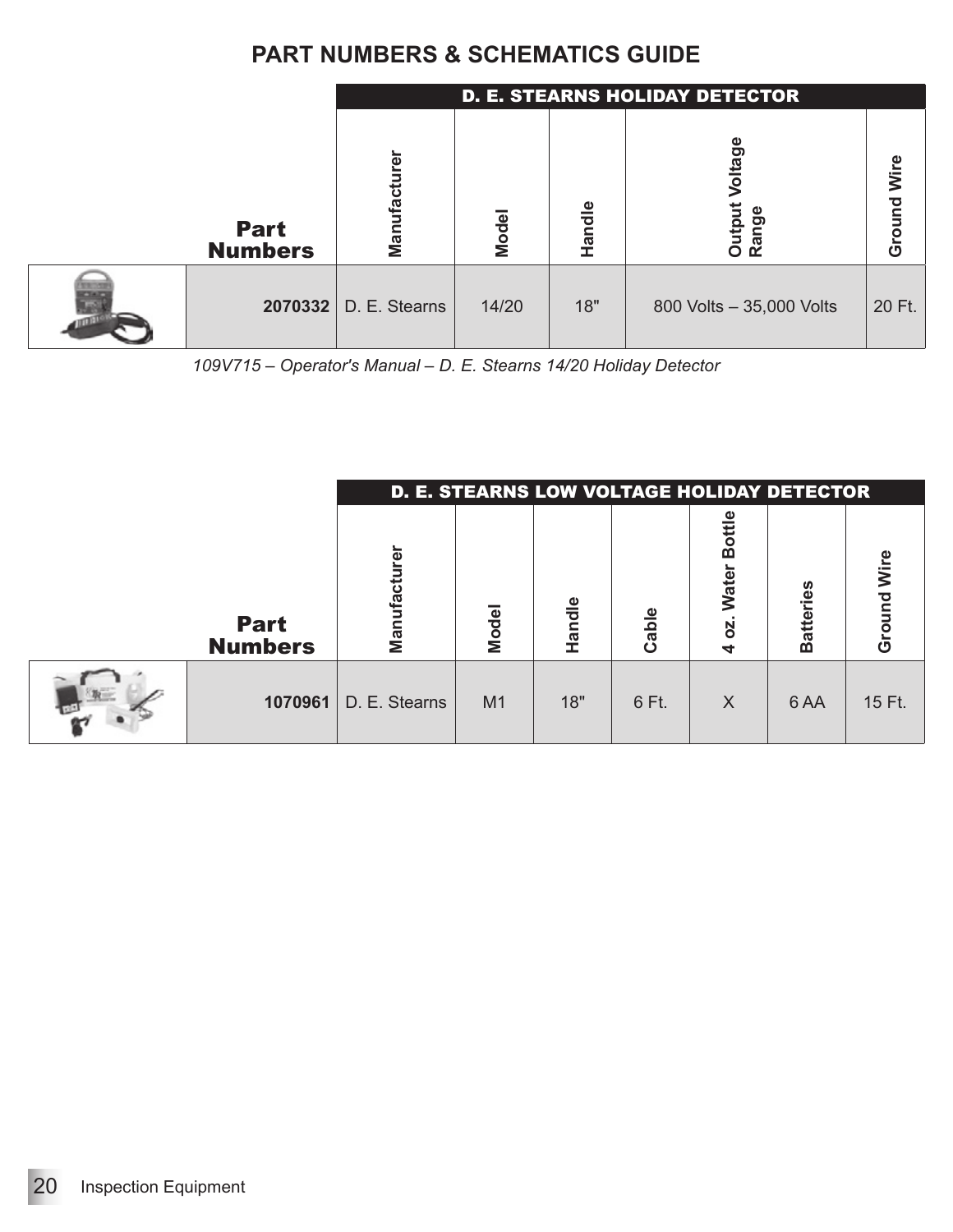| <b>Part</b>    | D. E. STEARNS HOLIDAY DETECTOR ACCESSORIES |
|----------------|--------------------------------------------|
| <b>Numbers</b> | <b>Description</b>                         |
| 2070337        | 12" Wire Brush for Holiday Detector        |
| 2070338        | 16" Wire Brush for Holiday Detector        |
| 2070339        | 24" Wire Brush for Holiday Detector        |
| 2070336        | Ground Wire - 20'                          |
| 2070333        | 12" Full Spring Circle Electrode           |
| 2070334        | 16" Full Spring Circle Electrode           |
| 2070335        | 24" Full Spring Circle Electrode           |
| 1070816        | Lithium Battery for Holiday Detector       |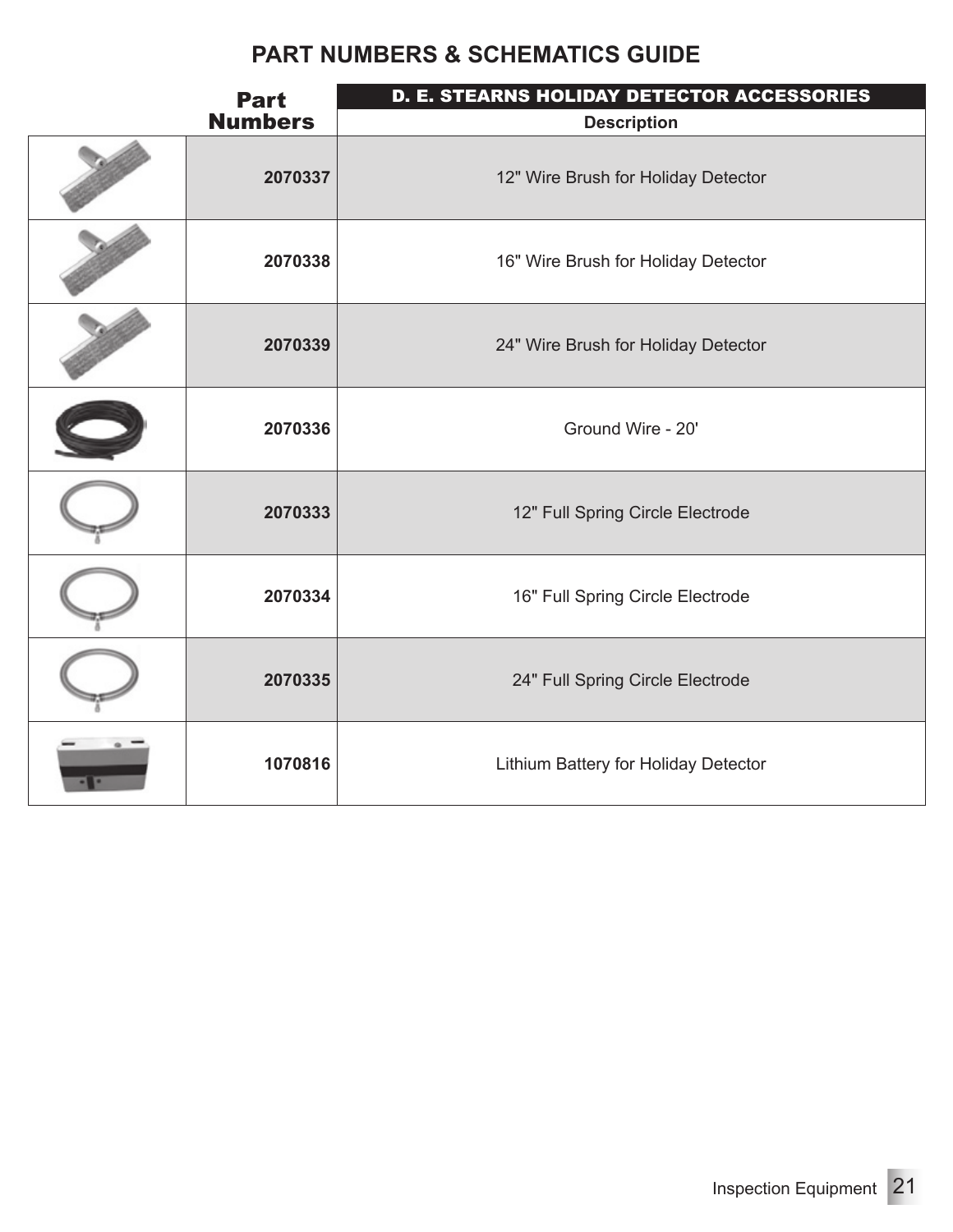|                               |                                                                                       |                                                                                                | <b>KTA INSPECTION INSTRUMENT KIT</b>                                 |                                                          |                                                                |                                                              |                                                     |                    |
|-------------------------------|---------------------------------------------------------------------------------------|------------------------------------------------------------------------------------------------|----------------------------------------------------------------------|----------------------------------------------------------|----------------------------------------------------------------|--------------------------------------------------------------|-----------------------------------------------------|--------------------|
| <b>Part</b><br><b>Numbers</b> | Φ<br><b>Isko®</b><br>ರಾ<br>Б<br>O<br>ω<br>6000<br>$\mathbf{m}$<br>₽<br>$\Omega$<br>ш. | ဥာ<br>ທ<br>፬<br>$\mathbf{e}$<br><b>aulo.</b><br>raci<br>sychr<br>Ф<br>ach<br>മ<br>$\mathbf{a}$ | <b>Surface</b><br>rature<br>Φ<br>Φ<br>Temp<br>ත<br>ပဳ<br>2<br>눈<br>Ő | mete<br>$\bar{\bar{\mathbf{c}}}$<br>O<br>Therm<br>Tayloı | Φ<br>ಹ<br>×<br>ں<br>m<br>ω<br>⊻<br>등<br>$\mathbf{c}$<br>m<br>◠ | య<br>മ<br>œ<br>oarse<br><b>Testex®</b><br>uge<br>$X-C$<br>ලි | Wet<br>္တ<br>ნ<br>მ<br>son<br>9<br>들<br>ō<br>z<br>ட | man<br>ق<br>Q<br>⋝ |
| 2070001                       | X                                                                                     | $\times$                                                                                       | X                                                                    | X                                                        | X                                                              | $\times$                                                     | X                                                   | X                  |

|                                                           | <b>Part</b>    | <b>KTA INSPECTION INSTRUMENT KIT ACCESSORIES</b>                     |
|-----------------------------------------------------------|----------------|----------------------------------------------------------------------|
|                                                           | <b>Numbers</b> | <b>Description</b>                                                   |
| ing Contrae<br>and September<br><b><i>Mitch Telef</i></b> | 2070052        | Using Coatings Inspection Instruments Instruction Book - 3rd Edition |

|                               |                                                                    |            |                                |                               |                      |                                                                                   |                                                           |                                | <b>KTA ADVANCED INSPECTION KIT</b>                                                  |                       |                         |                                              |                                   |                 |
|-------------------------------|--------------------------------------------------------------------|------------|--------------------------------|-------------------------------|----------------------|-----------------------------------------------------------------------------------|-----------------------------------------------------------|--------------------------------|-------------------------------------------------------------------------------------|-----------------------|-------------------------|----------------------------------------------|-----------------------------------|-----------------|
| <b>Part</b><br><b>Numbers</b> | 증<br>6000<br>o<br>B<br>ਹ<br>cto<br>Φ<br>ပ<br>ā<br>Posite<br>ن<br>ک | Probe<br>ட | <b>Pope</b><br>൨<br><b>DPM</b> | Thermomete<br>Paint<br>Taylor | Micrometer<br>Spring | ape.<br>မ္တ<br>stex®<br>oar:<br>$\mathbf C$<br>$\mathbf{e}$<br>$\bar{\mathsf{x}}$ | ಕ<br>Φ<br>Š<br>ō<br>SON<br>යී<br>Ö<br>Dord<br>$\bar{\Xi}$ | Inspection<br>Mirror<br>Ņ<br>ت | rep<br>$\Omega$<br><b>Irface</b><br>Specs<br>ີ<br>ຈ<br>ပ<br>SSP <sub>o</sub><br>and | N<br>₹<br><b>SSPC</b> | Paper<br><b>Blotter</b> | ₽€<br>တိ<br>Flashlight<br>Intrinsically<br>읎 | <b>Book</b><br>ဝ<br>ဝ<br>┙<br>KTA | Case<br>Pelican |
| 2070304                       | X                                                                  | X          | X                              | X                             | $\times$             | $\times$                                                                          | $\times$                                                  | $\times$                       | Χ                                                                                   | Χ                     | $\times$                | $\times$                                     | X                                 | Χ               |

*DeFelsko® is a registered trademark of DeFelsko. Bacharach® is a registered trademark of Bacharach, Inc. PTC® is a registered trademark of PTC Instruments. Testex® and Press-O-Film® are registered trademarks of Testex®.*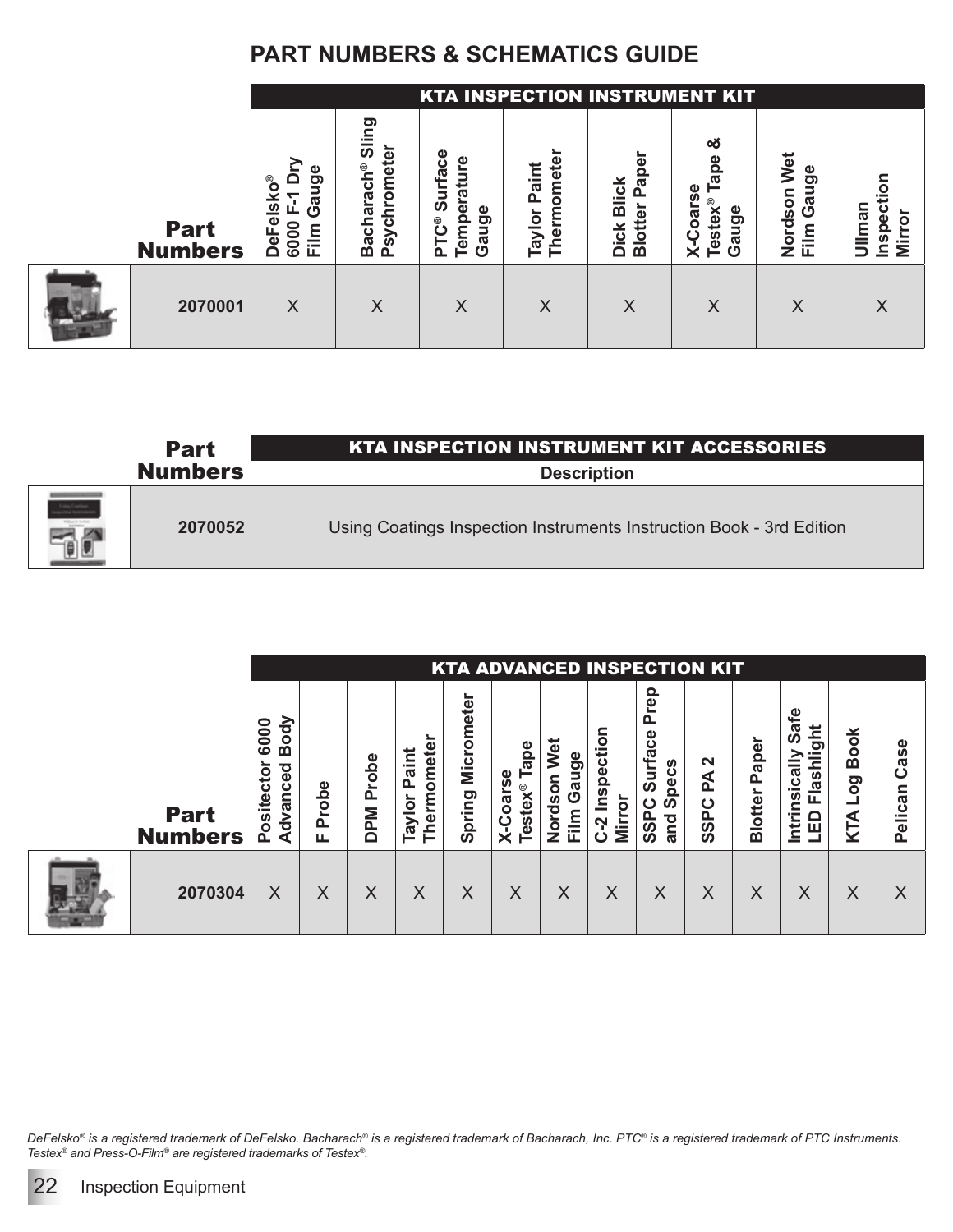| <b>Part</b>    | DeFelsko® PosiTector® DPM DEW POINT METERS                                            |
|----------------|---------------------------------------------------------------------------------------|
| <b>Numbers</b> | <b>Description</b>                                                                    |
| 20DFDPM        | DeFelsko <sup>®</sup> PosiTector <sup>®</sup> DPM Dew Point Meter with Built-In Probe |
| 20DFDPMS1      | DeFelsko <sup>®</sup> PosiTector <sup>®</sup> DPM Dew Point Meter with Separate Probe |

*105V062 – Features & Specifications Guide – DeFelsko® DPM Dew Point Meter 109V062 – Operator's Manual – DeFelsko® DPM Dew Point Meter*

| <b>Part</b>    | DeFelsko® PosiTector® DPM DEW POINT METER PROBES                                     |
|----------------|--------------------------------------------------------------------------------------|
| <b>Numbers</b> | <b>Description</b>                                                                   |
| 20DFPRBDPM     | Built-In Probe for DeFelsko <sup>®</sup> Positector <sup>®</sup> DPM Dew Point Meter |
| 20DFPRBDPMS    | Separate Probe for DeFelsko® Positector® DPM Dew Point Meter                         |

| <b>Part</b>    | <b>MANNIX DIGITAL PSYCHROMETER DEW POINT METER</b> |
|----------------|----------------------------------------------------|
| <b>Numbers</b> | <b>Description</b>                                 |
| 2070048        | Mannix EP8706 Digital Psychrometer Dew Point Meter |

*109V079 – Operator's Manual – Mannix EP8706 Digital Psychrometer*

| <b>Part</b>    | <b>Extech<sup>®</sup> DIGITAL PSYCHROMETER &amp;</b><br><b>INFRARED THERMOMETER</b> |
|----------------|-------------------------------------------------------------------------------------|
| <b>Numbers</b> | <b>Description</b>                                                                  |
| 2070280        | Extech <sup>®</sup> RH401 Digital Psychrometer & Infrared Thermometer               |

*109V558 – Operator's Manual – Extech® RH401 Digital Psychrometer & Infrared Thermometer*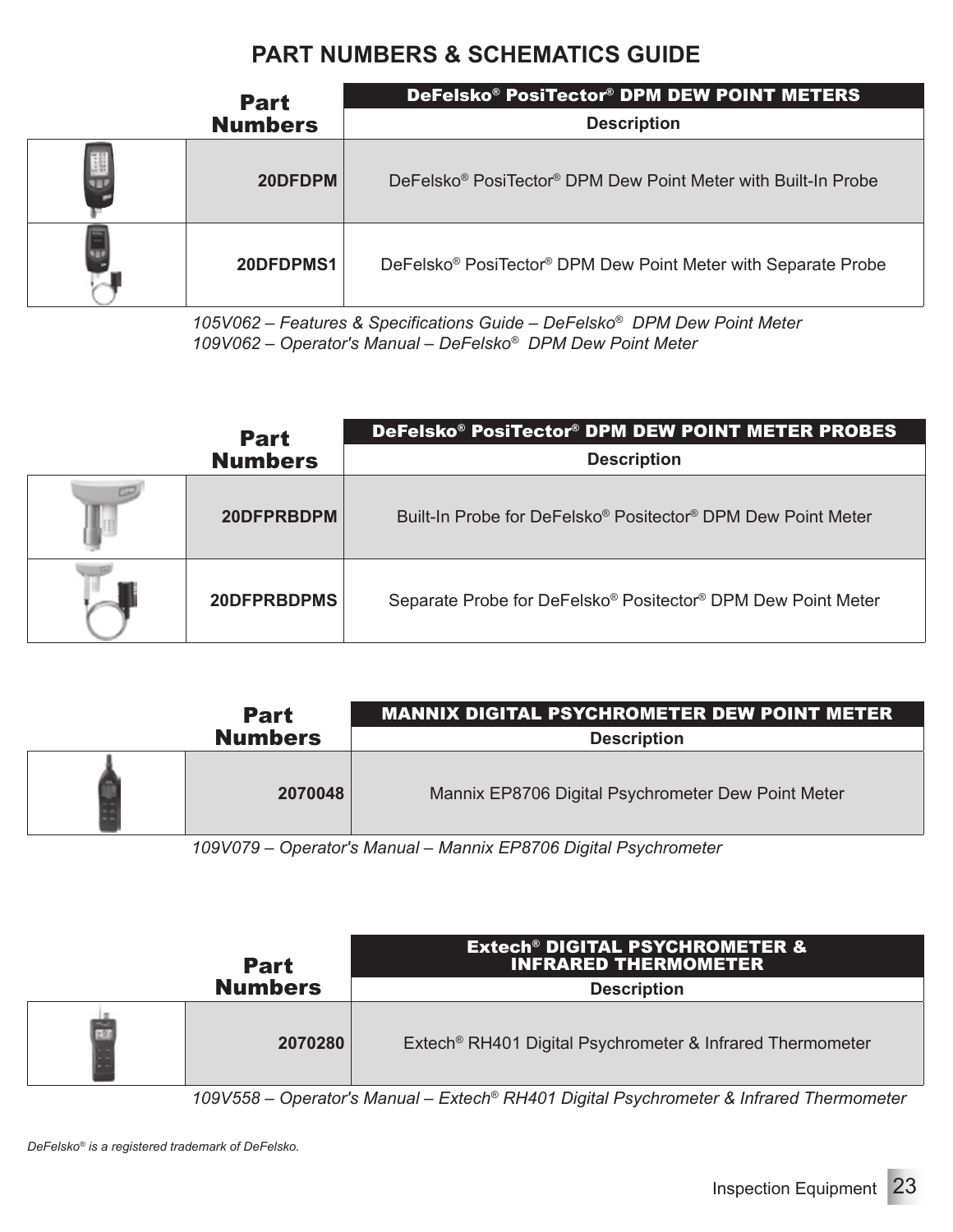| <b>Part</b>    | <b>Bacharach® SLING PSYCHROMETER</b>                          |
|----------------|---------------------------------------------------------------|
| <b>Numbers</b> | <b>Description</b>                                            |
| 20BA127012     | Bacharach® Sling Psychrometer                                 |
| 20BA127012CRT  | Bacharach® Sling Psychrometer with Certificate of Conformance |



| Item # | Part #                      | <b>Description</b>                                                                                         |
|--------|-----------------------------|------------------------------------------------------------------------------------------------------------|
|        | 20BA127012<br>20BA127012CRT | <b>Bacharach Sling Psychrometer</b><br><b>Bacharach Sling Psychrometer with Certificate of Conformance</b> |
|        | 20BA120180                  | Plug & Swivel Assembly                                                                                     |
| 2      | 20BA1200026                 | <b>Farenheit Tube</b>                                                                                      |
| 3      | 20BA120194                  | Body                                                                                                       |
| 4      | 20BA120266                  | <b>Farenheit Thermometer</b>                                                                               |
| 5      | 20BA120176                  | Thermometer Clip (Two Required)                                                                            |
| 6      | 20BA021740                  | Thermometer Clip Screw (Two Required)                                                                      |
|        | 20BA120011                  | <b>Wick Replacement Kit</b><br><b>Includes Four Wicks</b>                                                  |
| 8      | 20BA065456                  | Cap                                                                                                        |
|        | 109V063                     | Instruction Manual - Bacharach Sling Psychrometer                                                          |

*Bacharach® is a registered trademark of Bacharach, Inc.*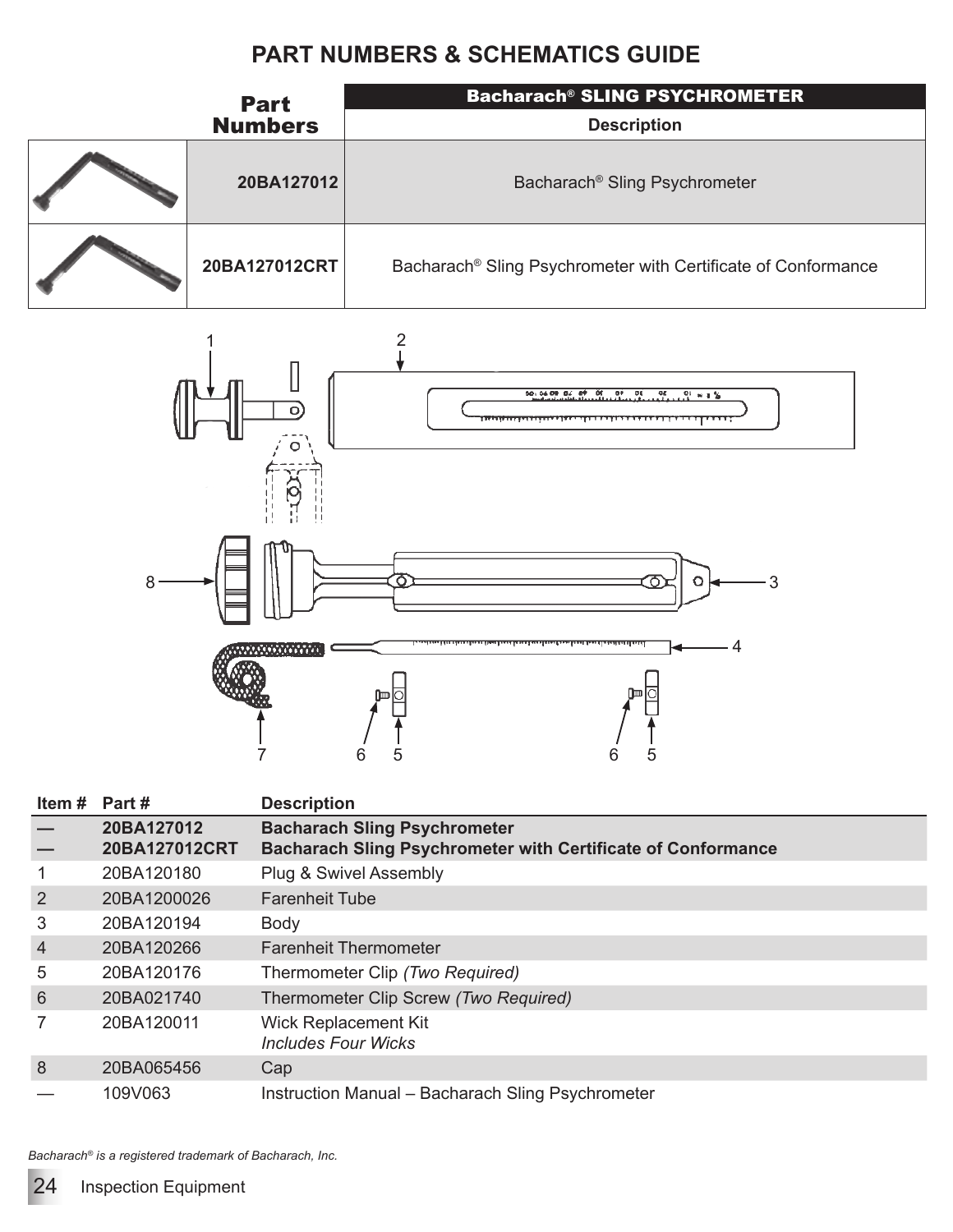| <b>Part</b><br><b>Numbers</b> | <b>INSPECTION MIRROR</b><br><b>Description</b>                                          |
|-------------------------------|-----------------------------------------------------------------------------------------|
| 20INSPECTIONMIRROR            | <b>Telescoping Round Inspection Mirror</b><br>10.5" Minimum to 15" Maximum Length       |
| 1070905                       | <b>Telescoping Round Inspection Mirror</b><br>4.5" Minimum to 18" Maximum Length        |
| 1571023                       | <b>Telescoping Round Inspection Mirror</b><br>11 1/8" Minimum to 30 1/4" Maximum Length |
| 1071023                       | <b>Telescoping Round Inspection Mirror</b><br>11 1/8" Minimum to 30 1/4" Maximum Length |

|                               |       | <b>PTC<sup>®</sup> DUROMETER GAUGE</b> |                   |
|-------------------------------|-------|----------------------------------------|-------------------|
| <b>Part</b><br><b>Numbers</b> | Model | o<br>āti<br>ω                          | Φ<br>Rang<br>Dial |
| 2070004                       | 409   | Type D                                 | $0 - 100$         |

*105V075 – Features & Specifications – PTC® ASTM Type D Durometer*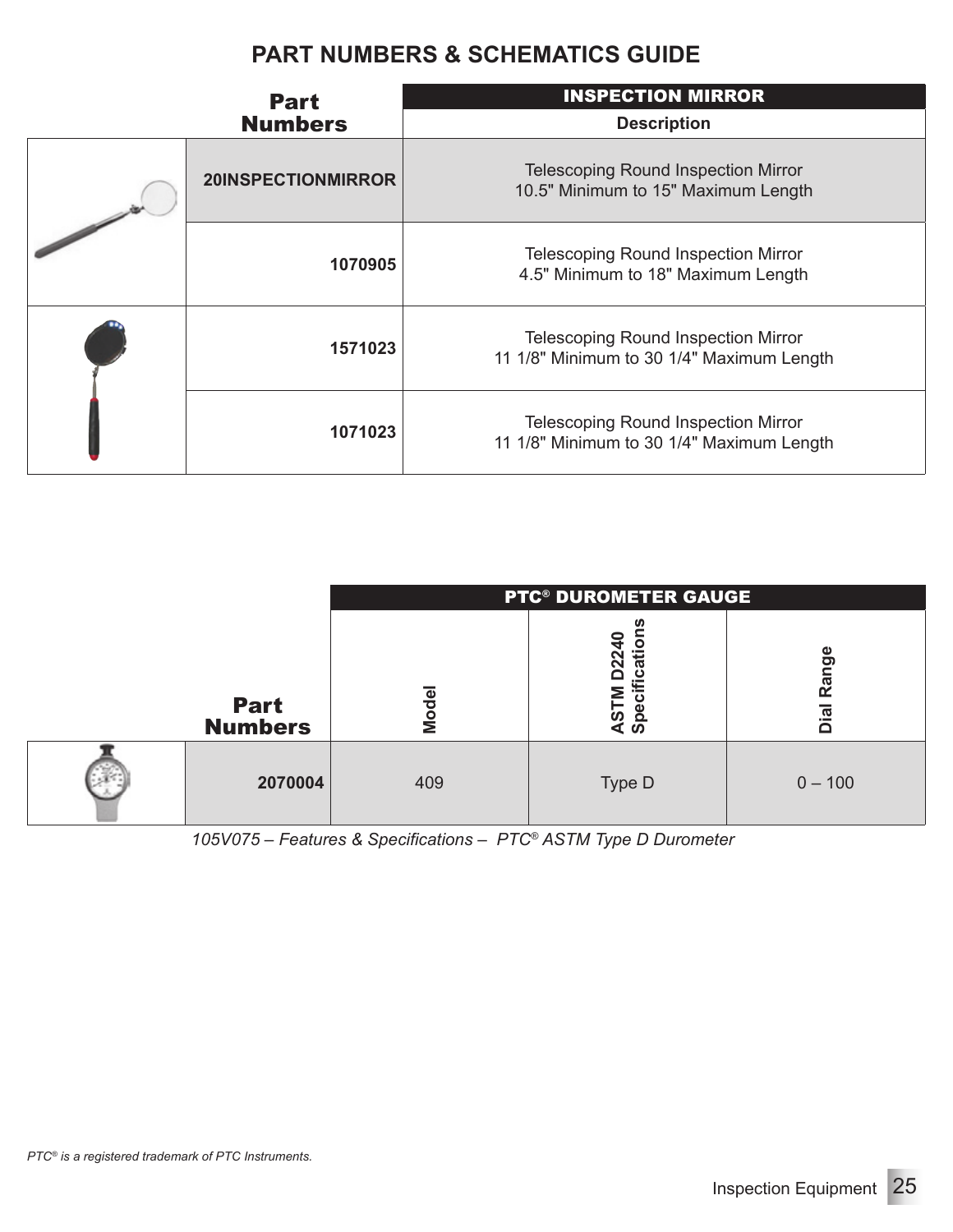#### **MAINTENANCE NOTES**

| - -<br>-                        |
|---------------------------------|
| $\overline{\phantom{0}}$<br>- - |
| - -                             |
| -                               |
|                                 |
|                                 |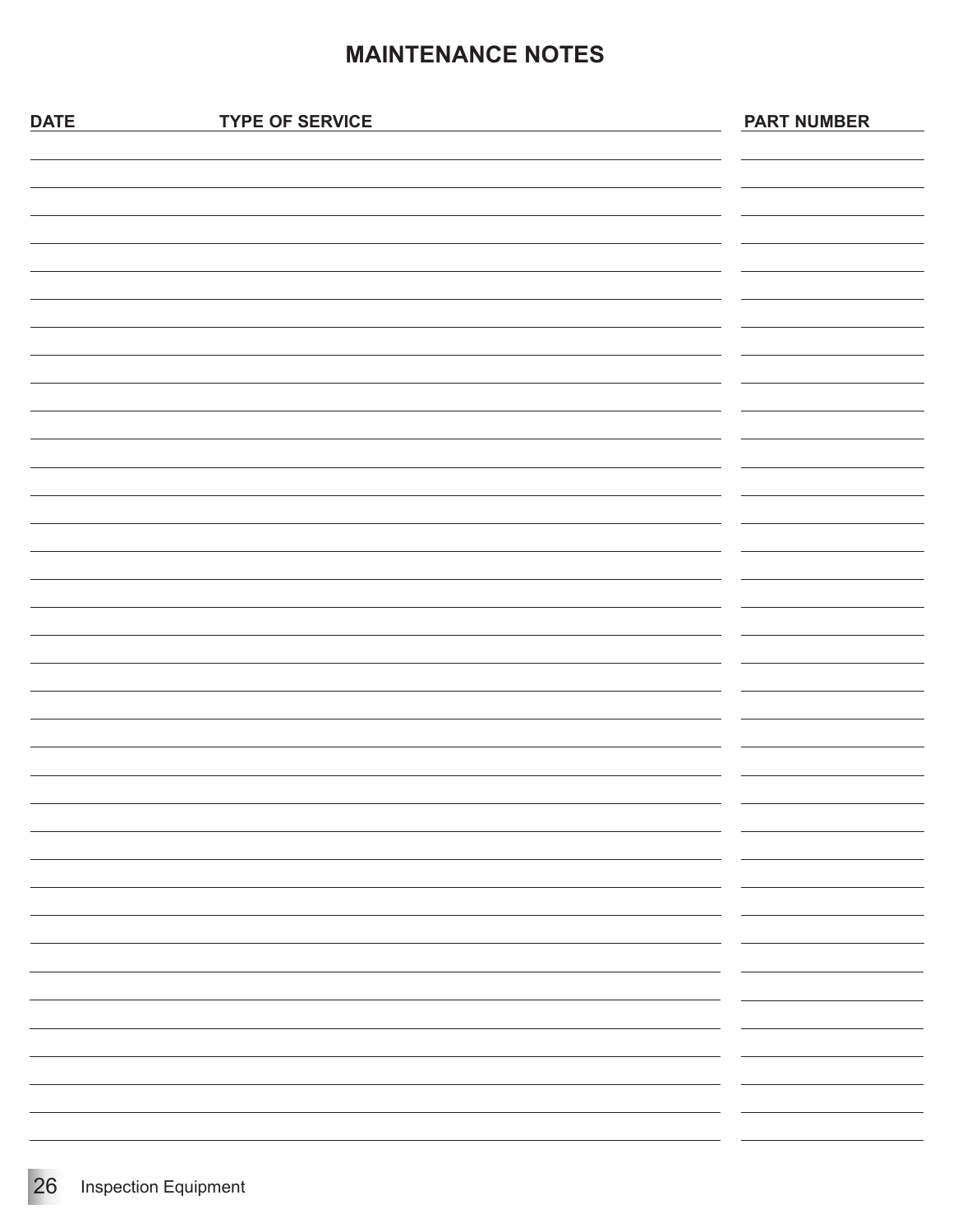#### **MAINTENANCE NOTES**

| <b>DATE</b> | <b>TYPE OF SERVICE</b> | <b>PART NUMBER</b>       |
|-------------|------------------------|--------------------------|
|             |                        |                          |
|             |                        |                          |
|             |                        |                          |
|             |                        |                          |
|             |                        |                          |
|             |                        |                          |
|             |                        |                          |
|             |                        |                          |
|             |                        |                          |
|             |                        |                          |
|             |                        |                          |
|             |                        |                          |
|             |                        |                          |
|             |                        |                          |
|             |                        |                          |
|             |                        |                          |
|             |                        |                          |
|             |                        |                          |
|             |                        |                          |
|             |                        |                          |
|             |                        |                          |
|             |                        |                          |
|             |                        |                          |
|             |                        | $\sim$                   |
|             |                        |                          |
|             |                        | $\overline{\phantom{a}}$ |
|             |                        |                          |
|             |                        |                          |
|             |                        |                          |
|             |                        |                          |
|             |                        |                          |